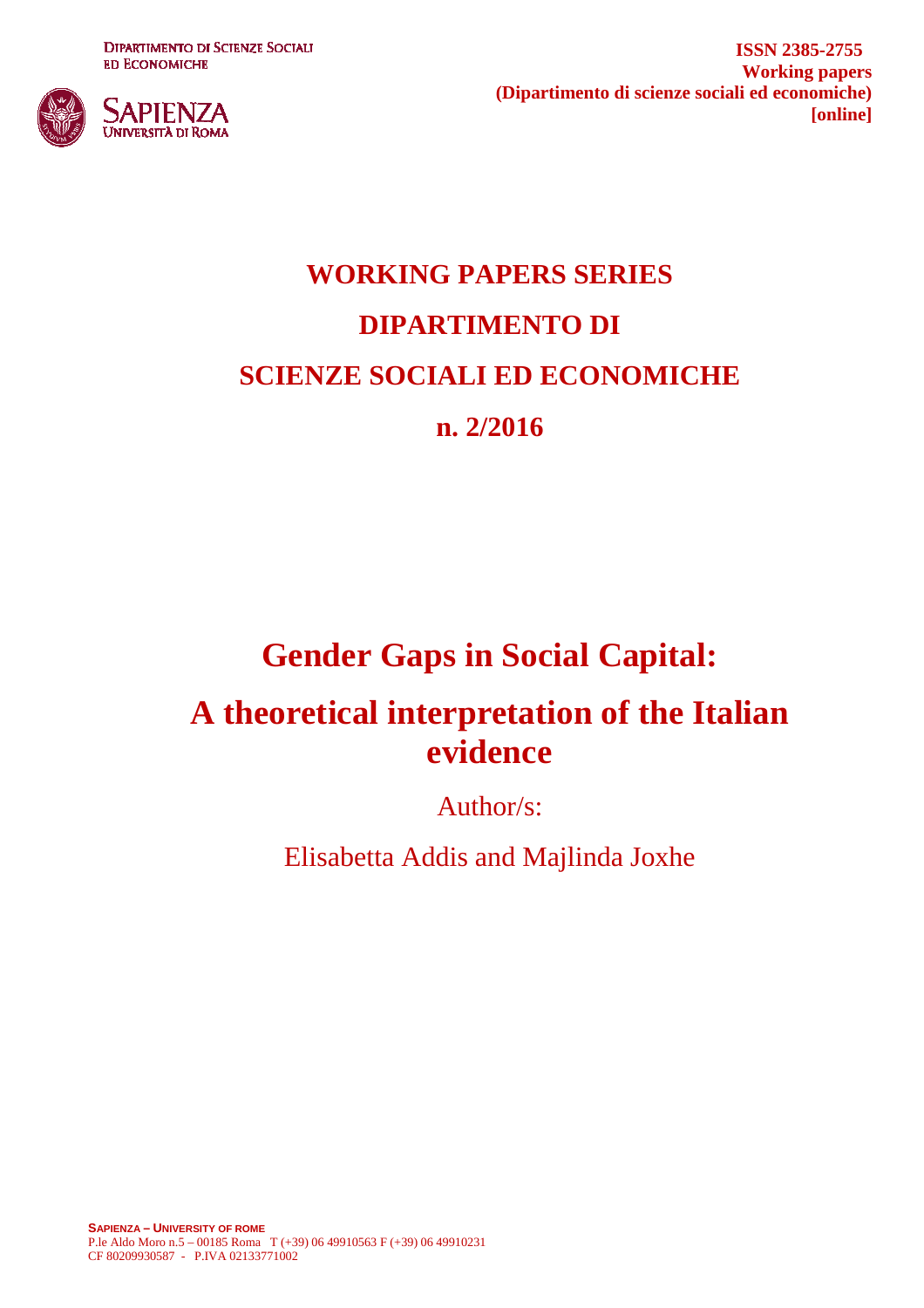## **Gender Gaps in Social Capital: a theoretical interpretation of the Italian evidence<sup>1</sup>**

#### ABSTRACT

In this paper, we show that social capital accumulation along the life cycle is different for men and women. We discuss the concept of social capital and some problems connected to its definition and measurement. We survey the literature on gender and social capital and use the Italian data of the "Multiscopo" Survey to assess differences in life cycle accumulation of social capital by sex and age. The lifecycle profile of social capital accumulation is gendered, with men accumulating more social capital at all ages, with a different peak and overall profile. We also show that, over 15 years, the gap in social capital by sex narrowed. Finally, we introduce a model of social capital structure compatible with the empirical evidence and with notions of gender as defined in feminist literature.

*Keywords: Social Capital, Gender, Network formation, Relations, Life cycle, Italy.* 

*JEL Codes: Z130, J160, D85* 

l

## **1. Literature framework on social capital**

Following the seminal work of two sociologists (Pierre Bourdieu, 1983; James S. Coleman, 1988) and a political scientist (Robert D. Putnam with Robert Leonardi and Raffaella Y. Nanetti: 1993), the concept of "social capital" entered the economic literature, with a large stream of studies applying it to many economics subfields, such as development, job search, well-being and behavioral finance. Related development can also be found in Social Psychology (Herminia Ibarra, 1997) and in Managerial Sciences (Howard Aldrich, Pat Reese and Paola Dubini, 1989, Ronald Burt 2000), where scholars use "network analysis" to study the same phenomenon with a slightly different perspective than in Economics.

Even focusing only on the Economics literature, we find that definitions of "social capital" are abundant, somewhat dissimilar for different authors, and sometimes quite fuzzy. Some confusion remains as to what exactly constitutes social capital, and what is its relation to human capital. Nonetheless, two elements stand out in almost all definitions:

a) The existence of **networks** of relationships other than market exchange (a.k.a. structural social capital) and

b)The existence of **norms** shared by people in the network, which create the conditions for reciprocal trust (a.k.a. cultural social capital).

<sup>&</sup>lt;sup>1</sup>The research for this paper was financed by Sardinian Regional Authority within the project "Capitale sociale e divari economici regionali", (Social capital and regional disparities), year 2012. We wish to thank professors Francesco Pigliaru and Angelo Antoci coordinators. We are also thankful to Robert Waldmann and all the participants of 24<sup>th</sup> IAFFE conference in Berlin.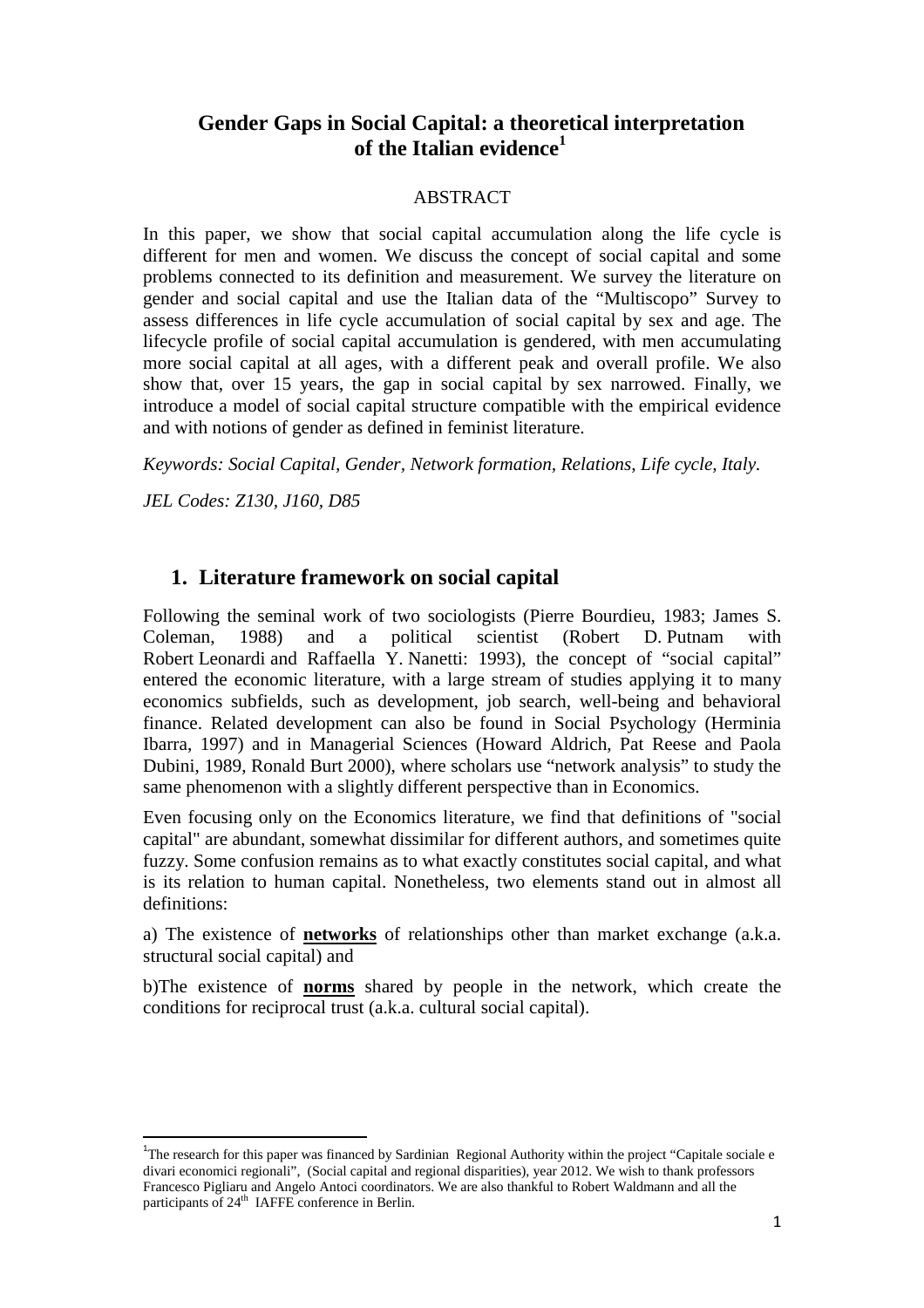For instance, the World Bank (World Bank: 2013) defines social capital as "*norms and networks that enable collective action. It encompasses institutions, relationships, and customs that shape the quality and quantity of a society's social interactions<sup>2</sup> ."* 

Early '60s economic studies considered the impact of institutions on the process of economic growth and the role of good institutions on reducing transactions costs and power property rights. The institutional approach has focused more on the formal social interactions. In contrast, the introduction of social capital goes somewhat beyond the formal type of social interactions, introducing social capital at the individual level, defining it also as a resource for the single individual to draw upon. Nonetheless, we can still detect a kinship between the social capital approach and the institutionalism approaches to Economics, as opposed to mainstream market-focused approaches.

Samuel Bowles and Herbert Gintis (2002, pg.419) stress that

Social capital generally refers to trust, concern for ones associates, a willingness to live by the norms of one's community and to punish those who do not. While essential to good governance, these behaviors and dispositions appear to conflict with the fundamental behavioral assumptions of economics.

The picture of how the economy works according to social capital theory is very different from the picture of neoclassical mainstream economics. In mainstream Economics, the only and the most important relation is the "exchange" relation between agents in the market. Other relationships, as in the Beckerian theory of the family, may be modeled by imitating the market exchange. In the social capital narrative, instead, each individual is depicted as belonging to one or more networks of relations since birth. As he or she grows old, he/she moves along the networks of relationships acquiring new attributes and new positions. By pursuing an education, the individual is not only accumulating skills that constitute human capital but also finding friends, colleagues, and mentors who constitute his social capital. By accepting a job, she is not only acquiring work experience but also entering in relations with co-workers, suppliers, clients, bosses, and banks. Even the process of family formation extends one's social capital, as does one's children's schooling and acquiring a home near new neighbors. In addition to extended family, school and work, a person may enter in relations with the people he/she meets in voluntary associations for other purposes of many different kinds, such as book clubs, political parties, religious or sport-related affiliations.

Bowles and Gintis note the great difference existing between the rational agents of mainstream *microeconomic* theory acting in the market and the agents involved in networking. Social capital theory has insightful implications for *macroeconomics* as well. Standard macroeconomic policies, typically fiscal and monetary policies, will have unpredictable effects depending on whether the existence of social capital allows aggregate demand and aggregate supply to behave the way macroeconomic theory predicts. Differences in social capital by place or by time imply different effects of macro policies. This is exactly why the inadequacy of social capital has

l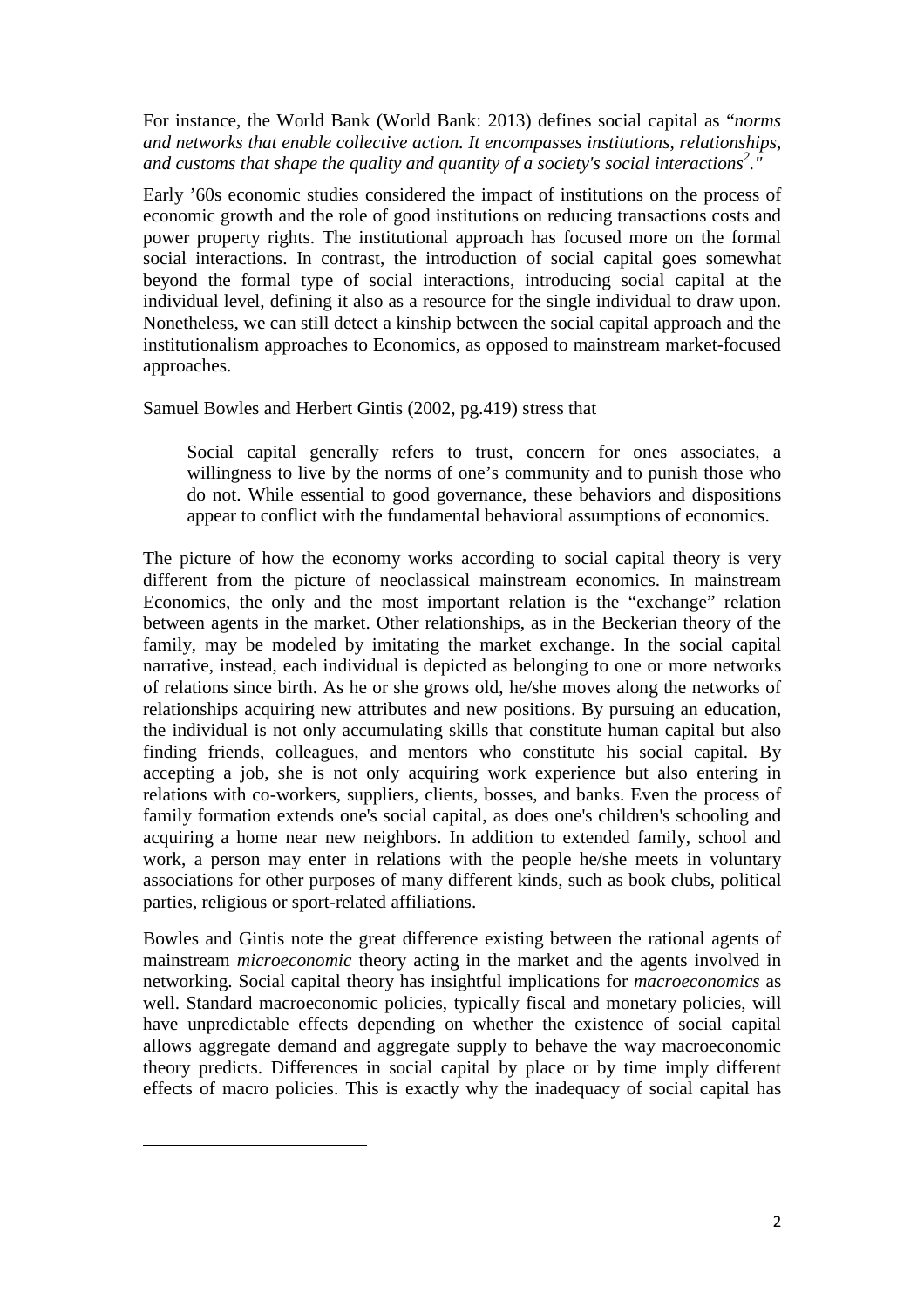been investigated as the source of the failures to develop the Italian South (Luciano Mauro and Francesco Pigliaru: 2011).

The main reason why networks seem to help the economy is because they are correlated with the presence of useful social norms. As information flows through the networks, it provides value to the individual, who may have access to more opportunities. In addition, people end up behaving according to the same set of norms and values. This creates an environment of trust, with many beneficial effects: it reduces the cost of enforcement of contracts, decreases free riding, and makes good governance possible. The exact content of the norms of course makes a difference: if the norm says "work hard and be truthful", as in the Protestant ethic, it helps the economy more that if the norm says "obey the Mafia dons". However, the existence of shared norms and trust generates conditions for the possibility of collective action and the creation of public goods.

Therefore, the literature identifies a structural dimension of social capital – people's actions- and a cognitive dimension of social capital – people's perceptions and values (Ronald S. Burt: 2000; Nan Lin: 2002). Structural aspects are easier to investigate because they materialize in rules and specific behavior – creating a network for volunteer work, for example. Cognitive aspects such as trust, shared values, empathy, and respect often require ad-hoc surveys. It also recognizes that the links in the network may have different strengths. The strong ties are important (James Coleman, 1988), but weaker ties may have important economic consequences (Mark Granovetter, 1973, 1982). The network itself has a shape: it may be an open network, a network with closure, or a network containing structural holes (Ronald Burt 1992). Another strand of the literature identifies three forms of networking or kinds of links (Fabio Sabatini, 2004, 2009):

a) Close links within the family (*bonding social capital*)

b) Strong and weak links with friends, acquaintances and coworkers (*bridging social capital*)

c) Association and volunteer work in the civil society (*linking social capital*)

Each of these forms of social capital of course has both structural and cognitive aspects.

We may define a societal level of social capital as the framework of the society that shows either a thick or thin layer of connections and voluntary associations. The market works well only if it is embedded in this thicket of other networks. The same is true regarding the institutions in charge of economic governance. Besides the societal dimension, social capital has an important individual dimension. In the perspective shared by managerial science, social capital may be considered as an endowment of the single individual, similar but separated from human capital, having its own returns and affecting individual economic outcomes (Claudia Goldin and Larry Katz: 2001). Social capital, therefore, has a distribution among people and across places or times; it may grow or deteriorate.

Sabatini (2009) underlines how issues of definition are closely connected with issues of measurement of social capital. Empirical investigation is important because it generates the possibility for testing the theoretical predictions related to the concept of social capital. The lack of adequate methodological approaches in measurement may be produced by the lack of good data, which reflects the multidimensional framework in which social capital may exert its positive or negative effect.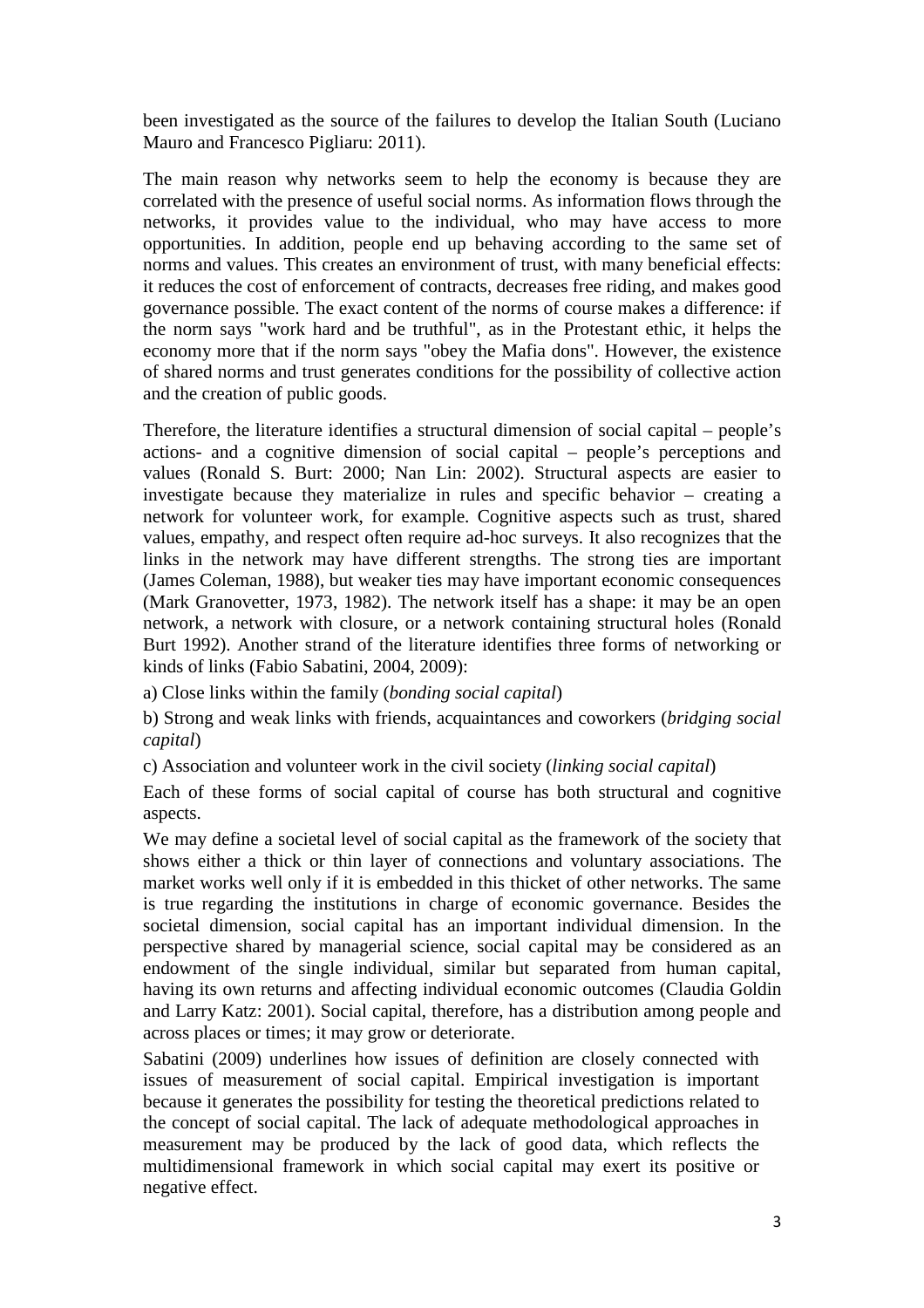## **2. Gender and social capital**

Women have been an important presence in social networks since the beginning of this literature. For Putnam and colleagues, women's voluntary and unpaid participation in associations, religious groups and clubs is an essential ingredient of proper civic life. This participation is used in many quantitative analysis as a proxy to measure social capital.

Women's presence in the social capital narrative did not produce an explicit consideration of gender differences and asymmetries when describing, formally and even graphically, the structure of networks. Networks theorized in the literature remain genderless. Gender is a cultural construct that prescribes different behavior, attitudes and (yes!) norms, for the people of the two biological sexes.

Research on gender documented the existence and persistence of an asymmetry, where the male sex is perceived or believed to be of higher value than the female sex. As a consequence, the male sex assumes a dominant position, in terms of power and access to material and symbolic resources. The female sex is perceived to be of lesser value, and expected, other things being equal, to defer to the other sex in decision making in most areas of expertise. The other things of course are seldom equal: age, social class, education, position at work, and position in the market exchange create a myriad of combinations, capable of putting a given woman in a position of authority over a given man. A female professor decides the grades of male and female students, and a female policewoman may fine a male traffic-offender. Women can be empowered enough, in contemporary western societies, due to their overall position in the social structure, that some of them achieve top positions, albeit still in relatively low number because of the drag that gender still puts on their ability to rise.

Gender scholars maintain that introducing gender in social science studies is a twostep procedure. The first step is explicitly including women into consideration in data collection and in the analysis. This is a prerequisite to the second step, i.e., studying gender relations, including structures of dominance, and their change. In the literature on social capital, women are sometimes included, but a proper gender analysis has not yet been developed. The "gender and social capital" literature limits itself to descriptions and may suffer from under-theorizing.

An important result of the research on gender in the field of social psychology is that the perception of female inferiority may be the result of a cognitive bias. This bias may be present even in the absence of any ideological prejudice in favor of men. Such cognitive bias affects evaluations of men's and women's performance made both by men and by women. When effective performances are measured, the existence of bias is revealed (Claudia Goldin and Cecilia Rouse, 2000, Martha Foschi, Larissa Lai, Kirsten Sigerson, 1994, Martha Foschi2004). Women are not inferior, but they are perceived as inferior. When performance is properly measured, women perform better than how they were expected to perform. Because of this misperception, active within the selection mechanisms by which society structures itself, women end up, on average and other things equal, in a relatively inferior position with respect to men, in terms of power and access to resources.

This cognitive bias against women has an important corollary for social capital theory. It appears that women are not trusted as much as men are, both by men and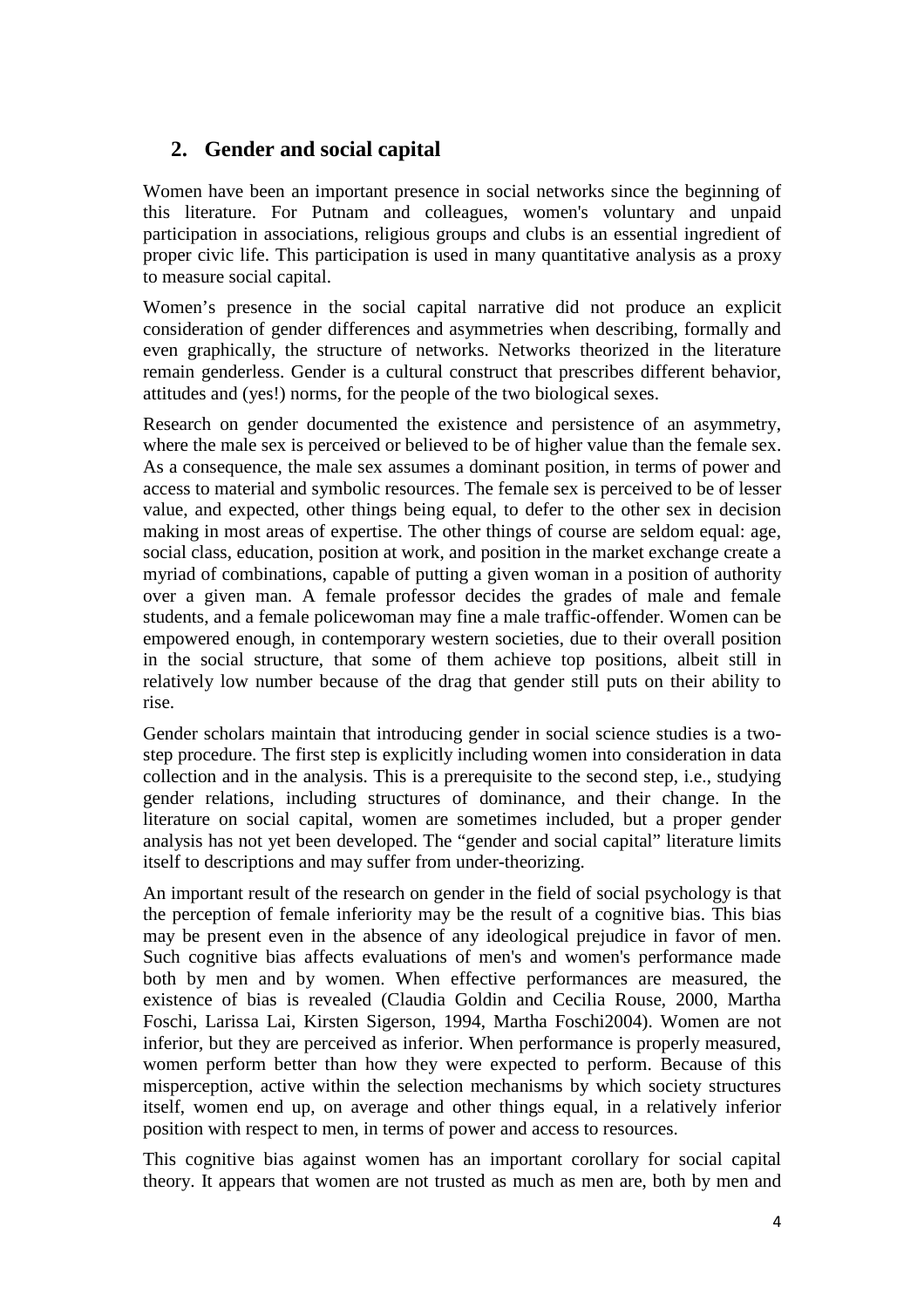by other women. They are not trusted to be able to perform the way that they are able to perform, at least in the public sphere. In the private sphere, they are trusted with what, in biological terms, is the most important of tasks, deciding the best care for offspring. This trust does not carry over to leadership, responsibilities and decision making in the community at large. If creating trust is the essence of what social capital is doing for the economy, the inability to trust women as, for example, recipient of credit, keeper of engagements and so on may have dire consequences. Even in the presence of strong networks, production of trust may lag. Vice versa, societies that learn to trust women may register an increase in the overall level of trust which benefits the entire economy.

Nan Lin (2000) presents a comprehensive survey of the sociological literature on gender and social capital in the last decade of the twentieth century. He reports the findings by Gwen Moore (1990) that showed that men's networks include fewer kin and more non-kin; they include fewer neighbors and more co-workers, advisors and friends. Women's networks, in contrast, incorporate a larger proportion of kin, as well as more different types of kin and fewer types of non-kin. Many of these differences are reduced when controlling for employment status, family composition and age, yet the larger number, higher proportion and greater diversity of kin relationships cultivated by women is still significant.

Women have more kin relationships, notwithstanding the fact, as confirmed by Karen Campbell and Rachel Rosenfelds (1985) that men's networks are on average larger. Miller J. McPherson ad Lynn Smith-Lovin (1982) showed that, in comparison with women of similar work status, age, education, or marital status, men belonged to larger organizations. They also found that men were located in "core" organizations that were large and related to economic institutions, while women were located in peripheral organizations, smaller and more focused on domestic and community affairs. Men's positions in the voluntary network were much more likely to provide access to information about possible jobs, business and chances for professional achievement. Women's positions were more limited to information about the domestic realm.

John Beggs and Jeanne Hurlbert (1997) found evidence of horizontal segregation: males tended to be affiliated with associations with mostly male members. Daniel Brass (1985) found that women were not well integrated into men's networks, including the organization's dominant coalition, and vice versa. Women whose immediate work groups include both men and women were exceptions. Males associate in networks with other males and females associate with other females, even in the occupational networks (Susan Hanson and Geraldine Pratt 1991; Jonathan Marx, and Kevin T. 1992; Gary P. Green, Leann M. Tigges, and Irene Browne.1995; Bruce C. Straits 1998).

Family ties are the exception. Family ties tend to be gender-heterogeneous (Peter Marsden 1990; Susan Hanson and Geraldine Pratt 1991): Family members consist of both males and females. Thus, family ties may help overcome some network disadvantages for females because they may access male family ties. However, family ties also tend to have people who are homogeneous in resources.

These differences are related to what Nancy Folbre labels the structures of constraints, (Folbre: 1994) encasing women's lives because of society's attribution of child rearing as a female activity. Allison Munch, J. Miller McPherson, and Lynn Smith-Lovin(1997) showed that child rearing placed men and women in different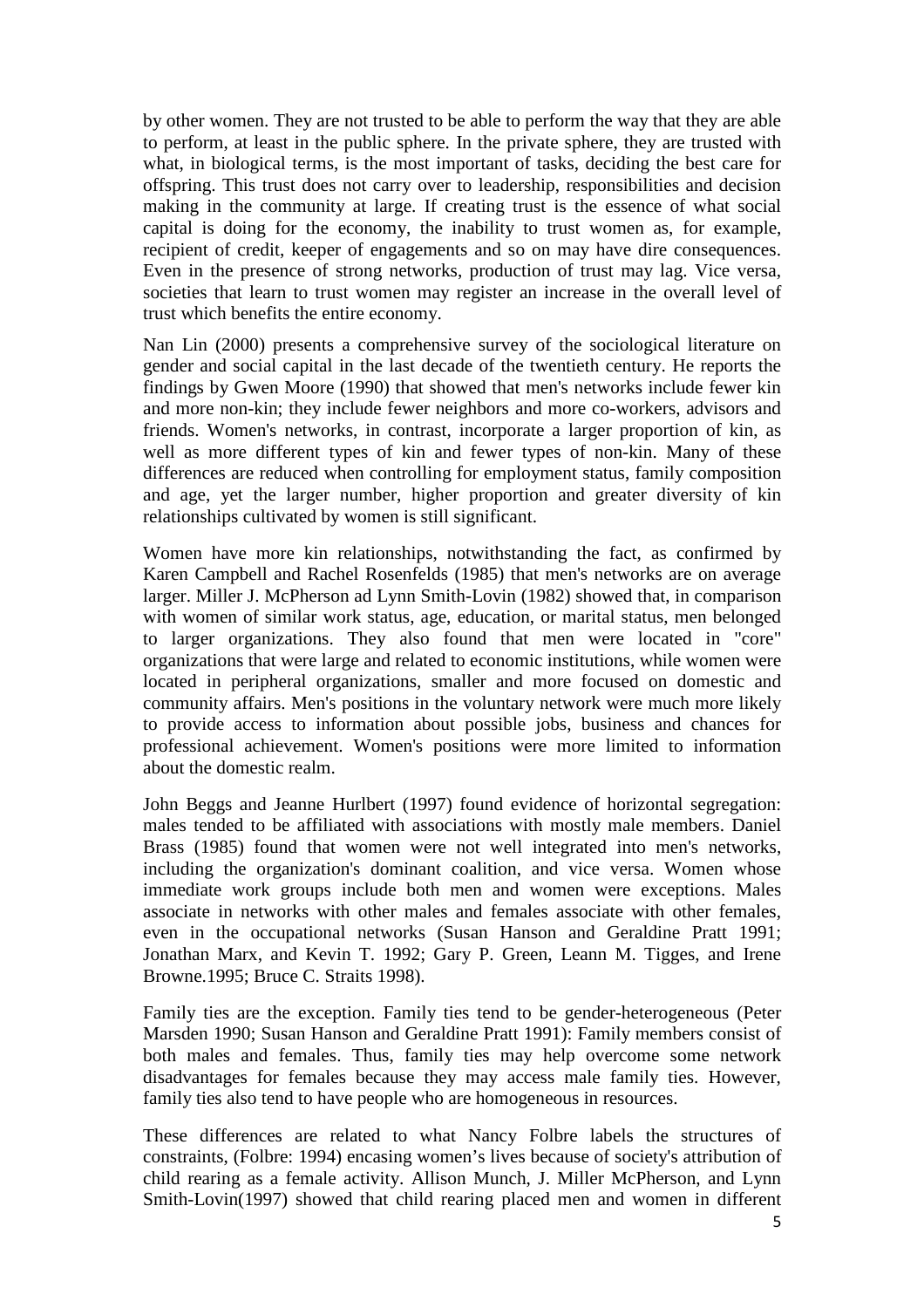structural positions with respect to the flow of information and resources in social networks. Having a child had no statistically significant effect on men's network size but had a significant negative effect on women's. In particular, women whose youngest child was age 3 or 4 displayed significantly smaller networks than those with adult children. The effect of child rearing on network size is significant and gendered. During child rearing, the proportion of men's networks made up of contacts with friends declines, whereas the proportion of contacts with women and kin increases. This temporary change represents the primary effect of childrearing on men's networks.

Pippa Norris and Ronald Inglehart (2003), in a paper significantly subtitled "Bowling in Women's Leagues?" present a very comprehensive assessment of the status of social capital theory with respect to gender. Her reconstruction of Putnam's theory asked us to consider whether i) social networks and social trust matter for social cooperation, ii) social capital has important consequences for democracy, iii) social capital is declining in post-war America, and iv) women's move, away from the home and into the labor force, is a double-edged sword; it both increases opportunities for them to make new social connections and networks via the workplace and yet also simultaneously reduces the time available for community involvement. Putnam concluded that the reduction in social capital by this channel accounted for only a modest amount of the social capital deterioration. According to Norris and Inglehart, this conclusion, although at first glance correct, masks a significant change in the quality of social capital and therefore underestimates the effects of the change that took place. The change involves a move from bonding social capital, bringing together similar people, towards bridging social capital, bringing together people of different sort. Bonding social capital is more likely to carry negative externalities, whereas bridging social capital, according to the authors quoting Putnam, is likely to carry positive externalities.

Scholars conducting research on management within business schools have undertaken the analysis of networks to understand personal and organizational success, and in doing so, they have unearthed many gender differences in social capital endowments. Both theoretical structures (Burt 1998) and empirical data have been used to show that the links that men and women forge in their careers are different. Hermina Ibarra (1997) shows that networks of both men and women are homophilous, but women's networks are less homophilous than men's, i.e., women's networks contain more people of the other sex. Bevelander, Dianne, and Michael John Page (2011) study trust in relation to the size of networks and report that women tend to trust each other less in a risky professional environment compared to men. Though women were found to have the same scale social networks, they exhibit a greater reduction in aggregate network size at higher trust levels. In a recent article, analyzing the presence of actors, directors, and other movie technicians on a rich data set, Lutter (2015) was able to show that women suffer a "closure penalty". For Lutter, women's success strategy relies on being able to negotiate between diverse structures, whereas men's success strategy is favored by belonging to, or being the leaders of, cohesive strong network structures.

Whether showing differences by sex in social capital accumulation may be sufficient, providing a gendered approach for the social capital is still an open question. Anne Kovalainen (2004) asks whether the social capital approach is sufficient to extract the masculinity from sociological and economic agency and answers negatively. She analyzes the different uses of the concept by the most prominent (male) theoreticians,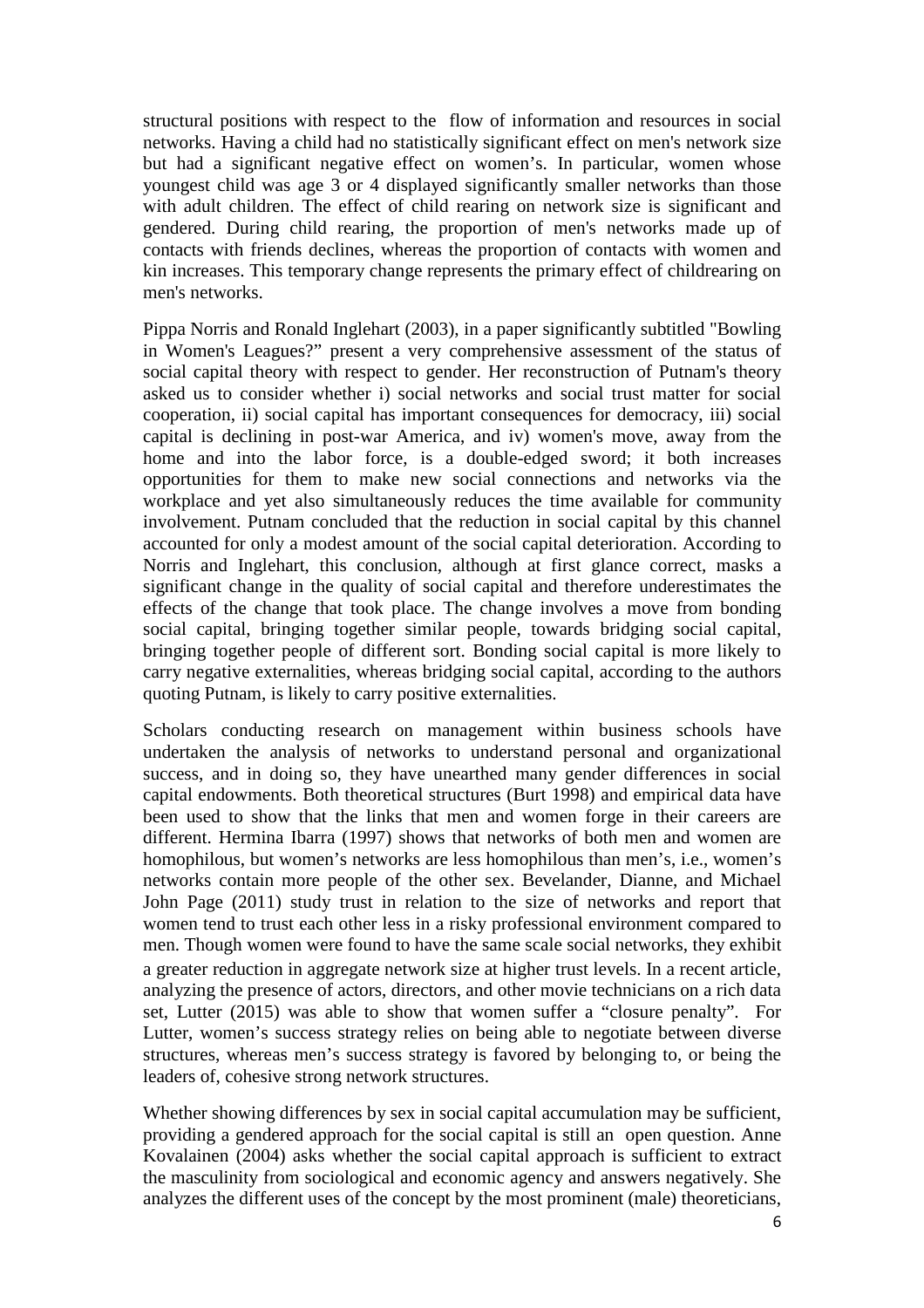Bourdieu, Coleman and Putnam, and concludes that the problematic stereotypical gendered assumptions on what is feminine and what is masculine are implicit in the theory and must be explicated and made visible. In a very stimulating contribution, Lisa Adkins (2005) also analyzes the concept of social capital in Bourdieu, Coleman and Fukuyama. She notices, "while the family is centrally located to the constitution, accumulation, mobilization, circulation and management of social capital, the social capital theorists tend not to offer any analysis or theorization of the family". "The collective goods making up social capital […] are often infused with issues of power", and finally that "social capital theory operates with a strong gendered subtext […] recognition of this subtext should lead feminists to separate with the social capital concept". We somewhat disagree with Adkins due to her pessimistic conclusions; we connect the concept of social capital in section 4 where we try to provide a model of the centrally located basic unit (family?) and introduce the issue of power, in a way reflecting her observations.

The following list of stylized facts summarizes the evidence surveyed (see also Norris 2006):

- Men belong to a larger number of associations.
- The distribution of men and women among associations is not homogeneous: men associate more with men and women with women. Men's network structures are more homophilous.
- The association's men belong to appear to be of a higher social status.
- The structure of the networks that men and women belong to have different shapes: men's success depend on belonging to closer, more cohesive groups. Women instead pay a "closure penalty", men gain from it. Negotiating between groups is a winning strategy for women.
- Men and women have different kinds of social capital. When entering the labor force, women move from bonding social capital to bridging social capital, with possible larger positive externalities.
- Trust and its effects on economic growth appear to descend more easily from bridging (work related) rather than from bonding (kin related) social capital.
- The family is centrally located in the accumulation of social capital, and the relations within it are gendered.
- Beside information, other reciprocities, and trust, power is also an issue related to social capital.

In the rest of the paper, we assess gender differences in the life cycle accumulation of social capital, and we suggest a network structure that may be the underlying framework generating both our main result (social capital accumulation has a different age profile for the two sexes) and these other listed stylized facts.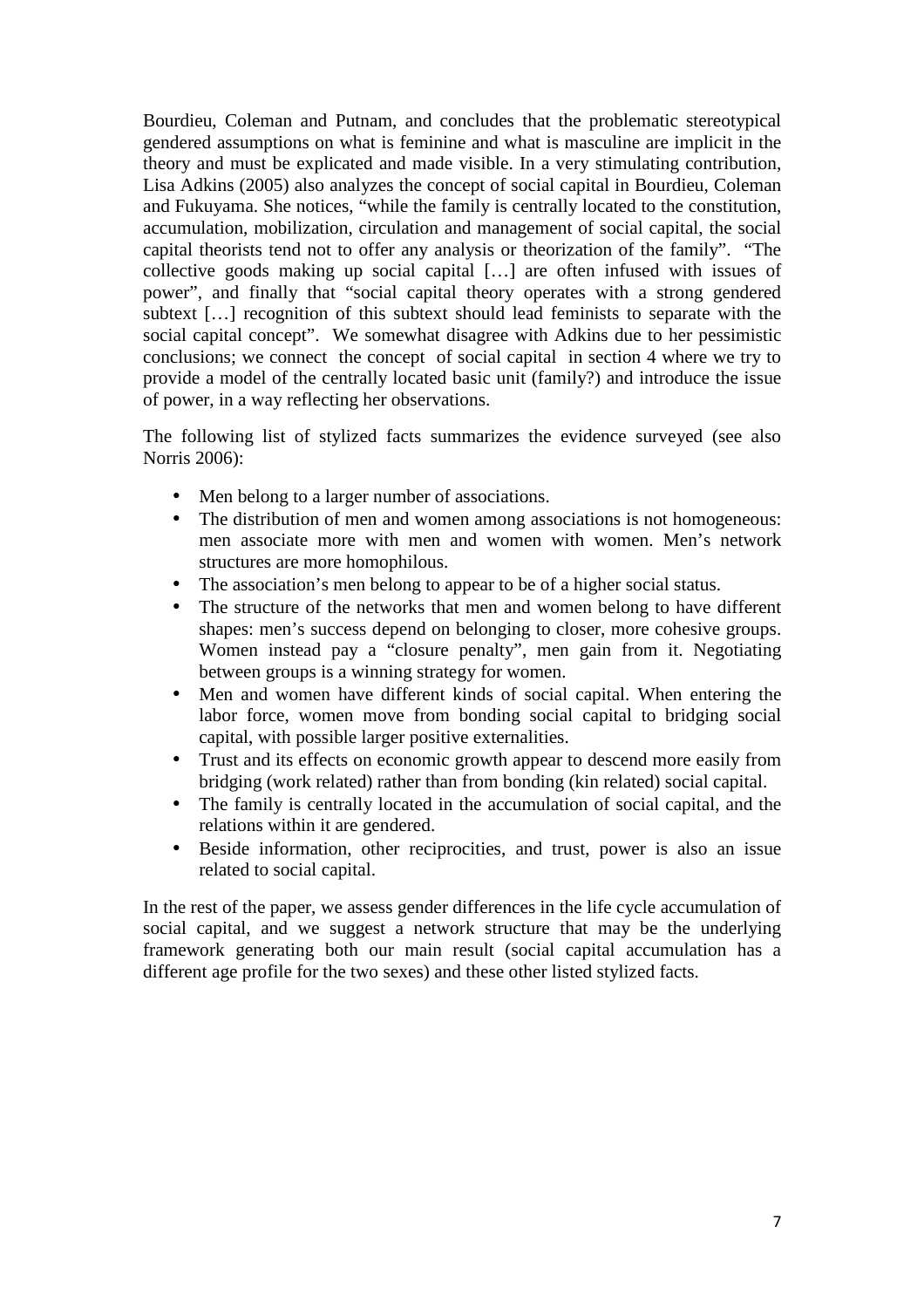## **3. Social capital in the life cycle: Italian evidence.**

Edward Glaeser, David Laibson and Bruce Sacerdote (2002) introduced in the Economics literature a theoretical model of the formation of social capital as an optimal individual investment decision, contrasting somewhat with the group-based analysis approach. Most of the group-based analysis models emphasize the role of the institutions, norms, conventions, etc. at the group level rather than the individual level. In contrast, Glaeser et al. identify social capital as the person's social characteristics such as skills, charisma, ability to create networks, etc. Moreover, social capital is considered as part of human capital. One prediction of the model, confirmed in a U.S.A. dataset, is that social capital exhibits a lifecycle trajectory, first increasing and then declining with age. The advantage of this conceptualization is that it allows easier measurement, by using the number of individual linkages, and allows the authors to describe the curve of social capital, first ascending and then descending with age. Glaeser et al. use a dummy variable for female in the regressions and do not spell out gender differences in life cycle accumulation. In the Sociology literature, a similar framework was proposed by Steve McDonald and Christine A.Mair (2010) and tested on another U.S.A. dataset. They confirm the presence of a life cycle and draw different curves by sex. They make use of a different, somewhat less complex, statistical methodology than the one used by Glaeser et al.(2002).

The mathematical model and econometric specifications used by Glaeser et al.(2002) are both ampler and more flexible in the specifications. We use the Glaeseret's methodology and model to investigate its theoretical predictions as well as sex differences using data on Italy from a National Survey called the "Multiscopo" (Multipurpose Survey),. "Multiscopo" is run by I.S.T.A.T., (the national statistical agency) and began in 1993. It was designed for the production of information on individuals and families, contributing to the creation of datasets helpful for understanding the social framework of the country. "Multiscopo" consists of seven surveys that cover the most important topics of social life: an annual survey on aspects of everyday life, a quarterly survey on tourism and a survey on five themes (health conditions and use of health services, citizens and leisure, security, families and social themes, use of time) rotating every five years.

We make use only of two years (1997 and 2011) to evaluate the stock of social capital in these two years and the changes in these 15 year windows. Multiscopo does not have a panel or longitudinal structure; we are not able to produce timechanging characteristics of social capital but rather comparisons over time.

Glaeser et al. 2002 use the total number of memberships in organizations as a good proxy to identify the total amount of social capital. They emphasize that in this case, membership represents a stock variable that may partly explain the investment decisions of the individuals. In the literature on social capital, as discussed above, this measure can be recognized as linking social capital or the so-called "weak ties". We will follow this approach of measuring the weak ties in our dataset. Thus, we construct a single variable that sums up the memberships of each individual at year 1997 and year 2011.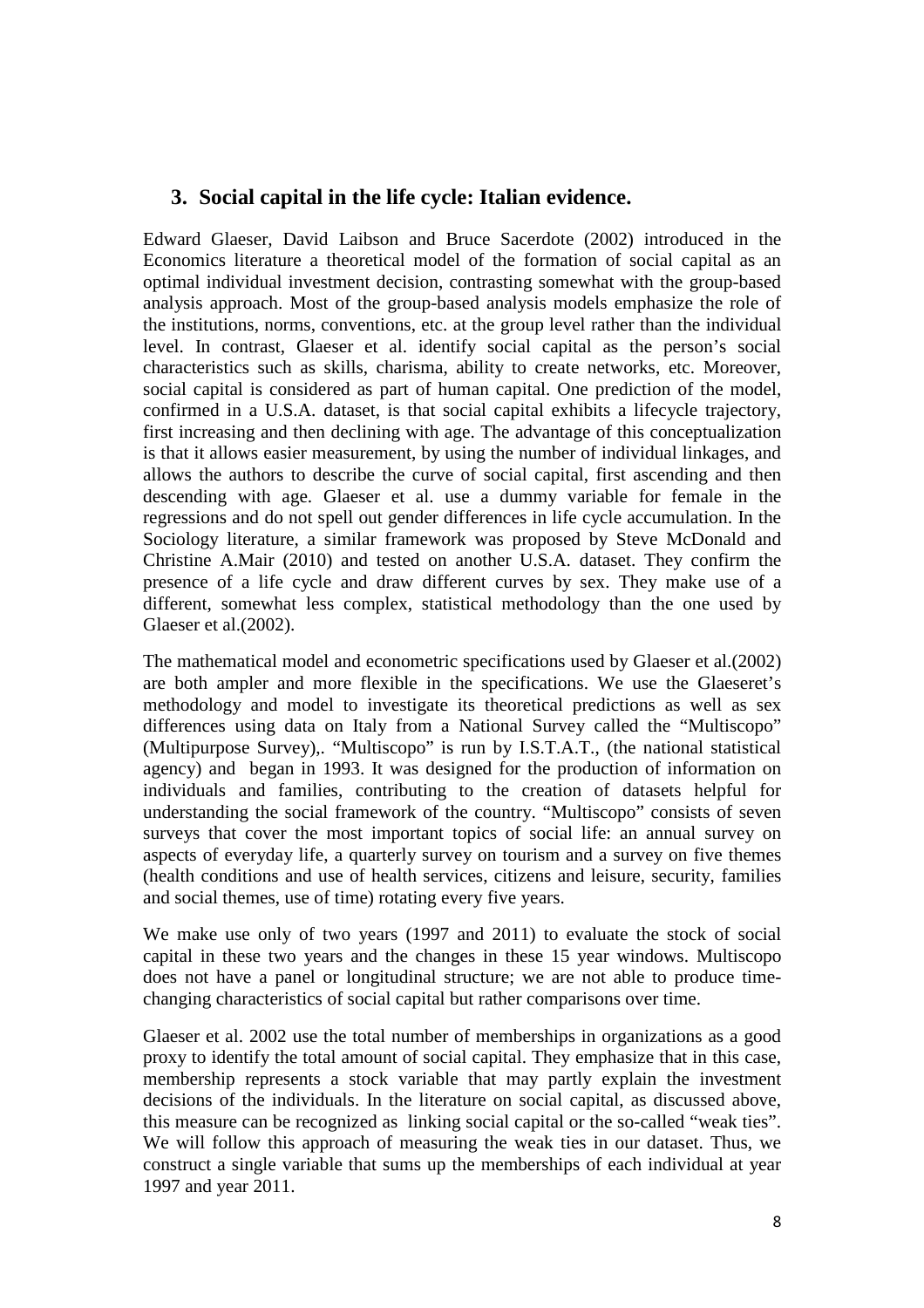Multiscopo asks every individual over age 18 if he or she participates in one of the 8 types of organization from the grid: Political Organization, Labor Unions, Voluntary Service, Environmentalist Associations, Cultural Associations, Professional Associations, Rallies and Demonstrations. For each of these, the respondent can reply yes or no, and thus, 8 dummy variables between 0 and 1 may be generated. We list the average responses in Table 1. Answers are not mutually exclusive; respondents could answer either yes or no to any or all of the groups. Table 2 outlines, in percentage terms, some summary statistics for all these types of memberships by gender. At a first glance, there is no consistent change in percentage terms for the participation in these types of organizations.

| Table 1: Summary Statistics for Civic Participation in Italy- Multiscopo Survey |       |       |  |
|---------------------------------------------------------------------------------|-------|-------|--|
| <b>Civic Participation</b>                                                      | 1997  | 2011  |  |
|                                                                                 |       |       |  |
| <b>Political Organizations</b>                                                  | 0.04  | 0.07  |  |
| Labor Unions                                                                    | 0.09  | 0.07  |  |
| <b>Voluntary Service</b>                                                        | 0.07  | 0.08  |  |
| Environmentalist groups                                                         | 0.02  | 0.02  |  |
| <b>Cultural Association</b>                                                     | 0.10  | 0.11  |  |
| Professional Assoc.                                                             | 0.06  | 0.06  |  |
| Rallies                                                                         | 0.08  | 0.08  |  |
| Demonstrations                                                                  | 0.06  | 0.06  |  |
|                                                                                 |       |       |  |
| <b>Number of Observations</b>                                                   | 48939 | 40629 |  |

**Table 1: Summary Statistics for Civic Participation in Italy-"Multiscopo Survey"**

*Note: Participation in percentages, Year (1997 and 2011)* 

The first consideration is that, although international comparisons of data from different surveys may always be misleading, when compared with similar statistics on data in the World Value Survey (Wim Van Oorschot, Wil Arts and John Gelissen, 2006), contrary to Putnam's original hypothesis, these percentages do not appear to signal a particularly high participation in social organizations in Italy. Almost half of the people surveyed do not participate in any group listed in the grid.

Female participation on average is lower than male's in particular in political organizations: 64% of women in Italy do not belong to any of the social groups listed in the grid.

To investigate the age profile, we sum for each individual the total number of organization's memberships, generating in this way a single variable that will be considered as a proxy for linking social capital and will be our variable of interest.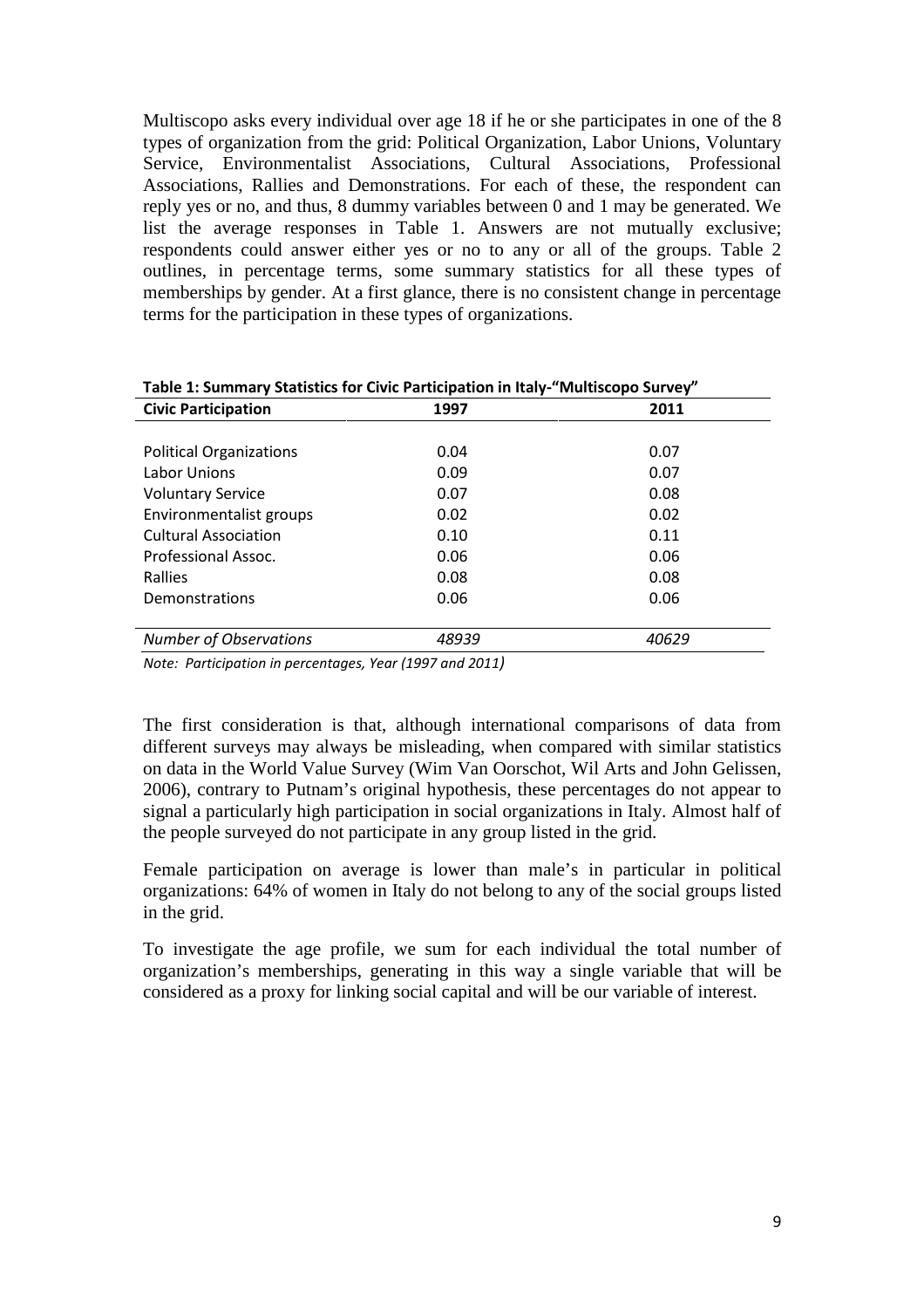| "Multiscopo 1997"<br><b>Civic Participation in:</b> | Female% | Male% | Gender<br>Gap      |
|-----------------------------------------------------|---------|-------|--------------------|
| <b>Political Organizations</b>                      | 0.02    | 0.07  | $-0.05$            |
| Labor Unions                                        | 0.05    | 0.12  | $-0.07$            |
| <b>Voluntary Service</b>                            | 0.06    | 0.07  | $-0.01$            |
| Environmentalist groups                             | 0.02    | 0.02  | 0.00               |
| <b>Cultural Association</b>                         | 0.08    | 0.11  | $-0.03$            |
| Professional Assoc.                                 | 0.04    | 0.08  | $-0.04$            |
| Rallies                                             | 0.05    | 0.11  | $-0.07$            |
| Demonstrations                                      | 0.04    | 0.07  | $-0.03$            |
|                                                     |         |       |                    |
| "Multiscopo 2011"<br><b>Civic Participation in:</b> | Female% | Male% | Gender<br>Gap      |
|                                                     | 0.02    | 0.06  |                    |
| <b>Political Organizations</b><br>Labor Unions      | 0.05    | 0.09  | $-0.04$<br>$-0.04$ |
|                                                     | 0.08    | 0.09  | $-0.01$            |
| <b>Voluntary Service</b><br>Environmentalist groups | 0.02    | 0.02  | 0.00               |
| Cultural Association                                | 0.09    | 0.12  | $-0.03$            |
| Professional Assoc.                                 | 0.04    | 0.08  | $-0.04$            |
| Rallies                                             | 0.04    | 0.08  | $-0.04$            |

#### **Table 2. Summary Statistics for Civic Participation by sex**

| #Number of Membership<br>1997 |        | #Number of Membership<br>2011 |              |        |             |        |
|-------------------------------|--------|-------------------------------|--------------|--------|-------------|--------|
|                               | Female | <b>Male</b>                   | <b>Total</b> | Female | <b>Male</b> | Total  |
| 0                             | 19,765 | 15,084                        | 34,849       | 16,330 | 13,049      | 29,379 |
| 1                             | 3,380  | 4,520                         | 7,900        | 2,677  | 3,378       | 6,055  |
| $\overline{2}$                | 1,193  | 2,032                         | 3,225        | 1,066  | 1,522       | 2,588  |
| 3                             | 481    | 936                           | 1,417        | 452    | 708         | 1,160  |
| 4                             | 166    | 472                           | 638          | 221    | 343         | 564    |
| 5                             | 61     | 193                           | 254          | 109    | 178         | 287    |
| 6                             | 32     | 87                            | 119          | 37     | 70          | 107    |
| $\overline{7}$                | 11     | 50                            | 61           | 18     | 25          | 43     |
| 8                             | 2      | 16                            | 18           | 5      | 9           | 14     |
| <b>Total</b>                  | 25,091 | 23,390                        | 48,481       | 20,915 | 19,282      | 40,197 |

#### **Table 3: Total Number of Membership by gender on 1997 and 2011**

Figures 1 and 2 represent a quadratic approximation of the distribution of the variable constructed, by sex, over age classes. The data confirm both the gender differences present in the literature and the age profile suggested by Glaeser et al. (2002). In 1997, the figure shows that the starting point for both sexes is almost the same. The gender-neutral picture shows the same pattern found by Glaeser in U.S.A.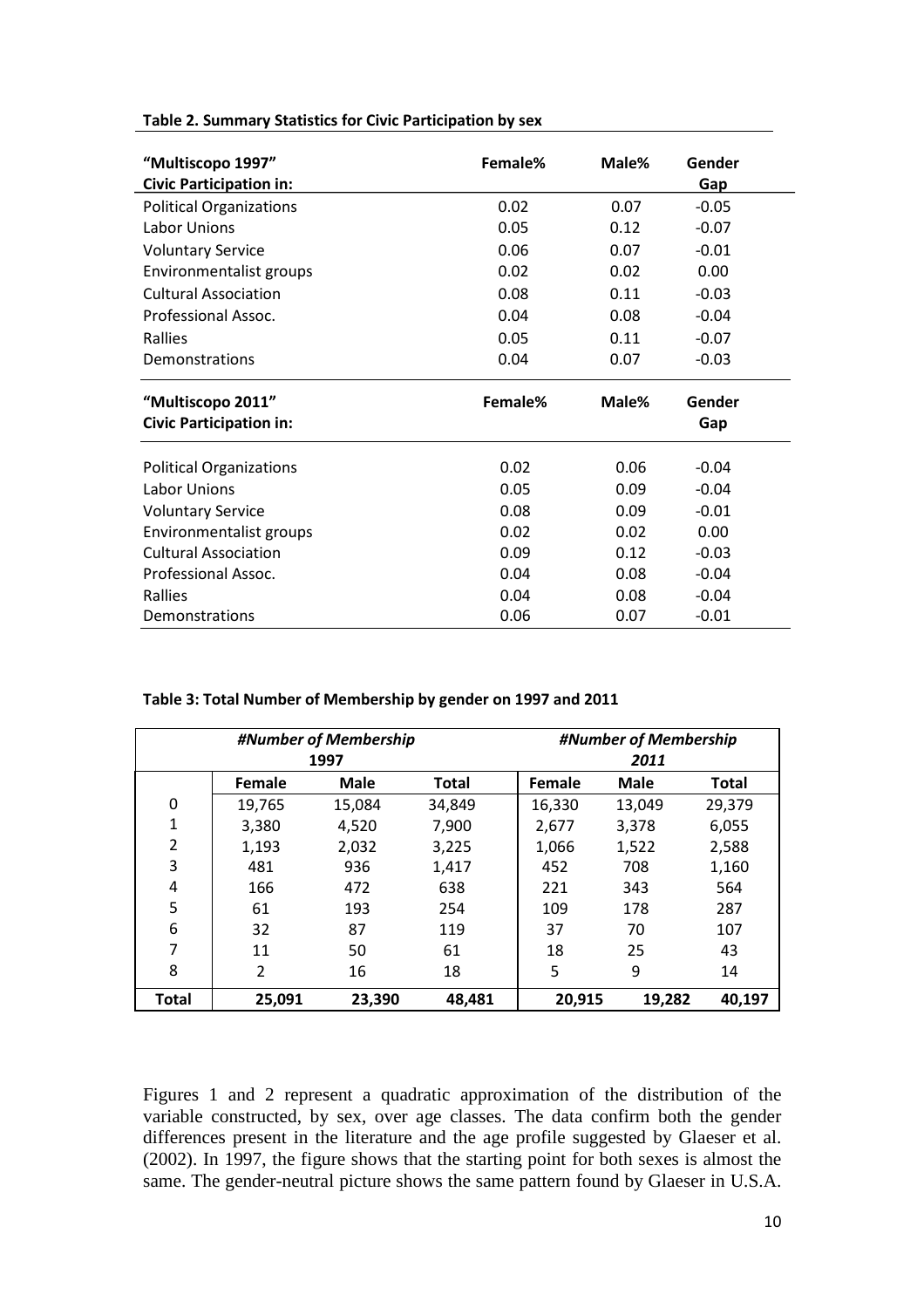data. However, disaggregating by sex reveals a very different trend. The rise and fall of social capital is entirely due to men. The peak point happens between the ages of 35 and 45. Women's social capital always declines, with no peak point after the end of schooling age of 18. In 2001, there is a peak point at a similar age as men's but still with a lower level of accumulated social capital. Taking into consideration that Italian women's social behavior in the last decades of the 20th century changed the participation rate in the labor market in 1997 was  $46.4\%$ <sup>3</sup>, whereas in 2011 it was 51.5%, suggesting a positive correlation between labor force participation and civic participation.



**Figure 1: Life-cycle social Capital (Weak Ties) by gender - "Multiscopo" 1997** 

**Figure 2: Life-cycle social Capital (Weak Ties) by gender - "Multiscopo" 2011** 



 $\overline{\phantom{0}}$ 

<sup>3</sup> Source: Istat, Rapporto Annuale 2012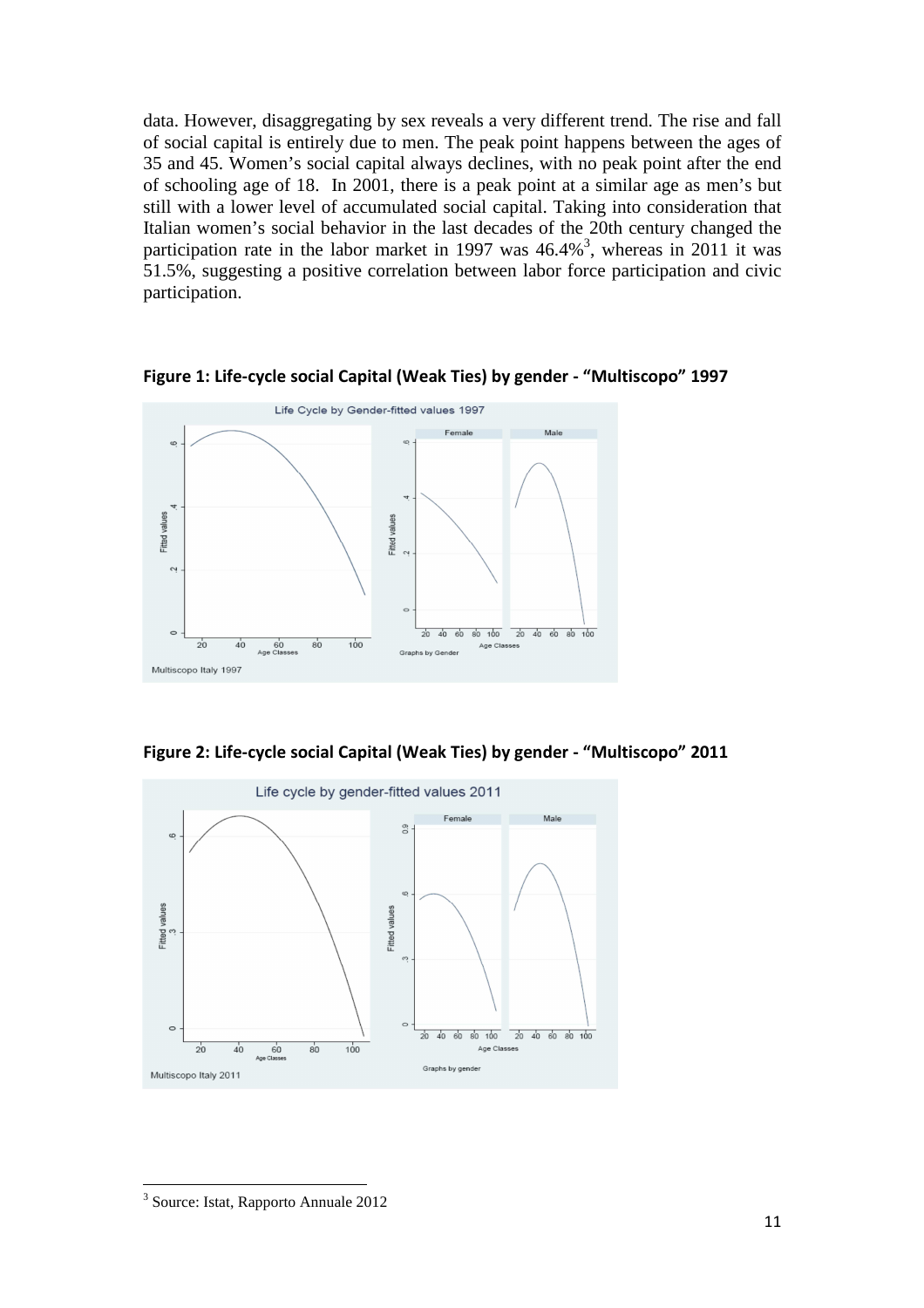Table 4 presents the results of an OLS regression assessing the partial correlation between civic participation and other personal and educational characteristics.

The first regression (column 1) shows that civic participation is significantly correlated with sex and age. Both variables are significant at the 1% level, and the coefficient on the male dummy shows that social capital increases by 30% on average for males with respect to females. This large and strongly significant positive correlation between civic participation and the male sex is robust to other, richer specifications of personal traits, as shown in the other two regressions in column 2 (household characteristics) and column 3 (human capital). Becausethe positive 30% is calculated on the dummy for male, we expect the reciprocal negative correlation between female gender and civic participation. The second regression (column 2) includes household size, marital status, and number of children. These variables are all significant at 1 %, except the number of children, significant at the 5% level. As expected, the coefficient on the number of children is negative: each additional child decreases civic participation by 1.3 %, becauseusing time forchildcare competes with using time forparticipation. Being married and having a larger household size both increase civic participation, by 3% and 2%, respectively, showing that having a partner rather than being a single parent helps civic participation, and indicating a return to the scale of household management.

In the third regression, we introduce six dummies for education (i.e., one form of human capital accumulation). The literature suggests that there is a positive correlation between human capital accumulation and civic participation (James Coleman 1988). This result is confirmed by our data. We use, as a reference category, having only a high school diploma. Controlling for the variables in the first two regressions, we show that having a Ph.D. increases participation by approximately 80% and having a university degree by 37%. Never finishing high school significantly decreases civic participation; the lower the educational attainment, the less the degree of civic participation. Adding the human capital variables, the size and the significance of the male gender coefficient remains robust.

| rapic 4. OLS estimation for number of inclinicially in Organizations, 1997 |             |              |             |
|----------------------------------------------------------------------------|-------------|--------------|-------------|
|                                                                            | (1)         | (2)          | (3)         |
|                                                                            | #Membership | #Membership  | #Membership |
| Male                                                                       | 0.304       | $0.380***$   | $0.333***$  |
|                                                                            | (0.00878)   | (0.0125)     | (0.0123)    |
| Age                                                                        | $-0.00613$  | $-0.0159$    | $-0.0109$   |
|                                                                            | (0.000234)  | (0.000639)   | (0.000670)  |
| N° of people in HH                                                         |             | $0.0314$ *   | $0.0274***$ |
|                                                                            |             | (0.00566)    | (0.00551)   |
| Married                                                                    |             | $0.0210***$  | $0.0172***$ |
|                                                                            |             | (0.00451)    | (0.00439)   |
| Number of Children                                                         |             | $-0.0126$ ** | 0.00164     |
|                                                                            |             | (0.00481)    | (0.00474)   |
| Ph.D.                                                                      |             |              | $0.814***$  |
|                                                                            |             |              | (0.123)     |
| <b>University Degree</b>                                                   |             |              | $0.378^{r}$ |
|                                                                            |             |              | (0.0317)    |
| High School (2-3 year)                                                     |             |              | $-0.0335$   |
|                                                                            |             |              | (0.0349)    |
| Medium School                                                              |             |              | $-0.296$    |
|                                                                            |             |              |             |

**Table 4: OLS estimation for Number of Membership in Organizations, 1997**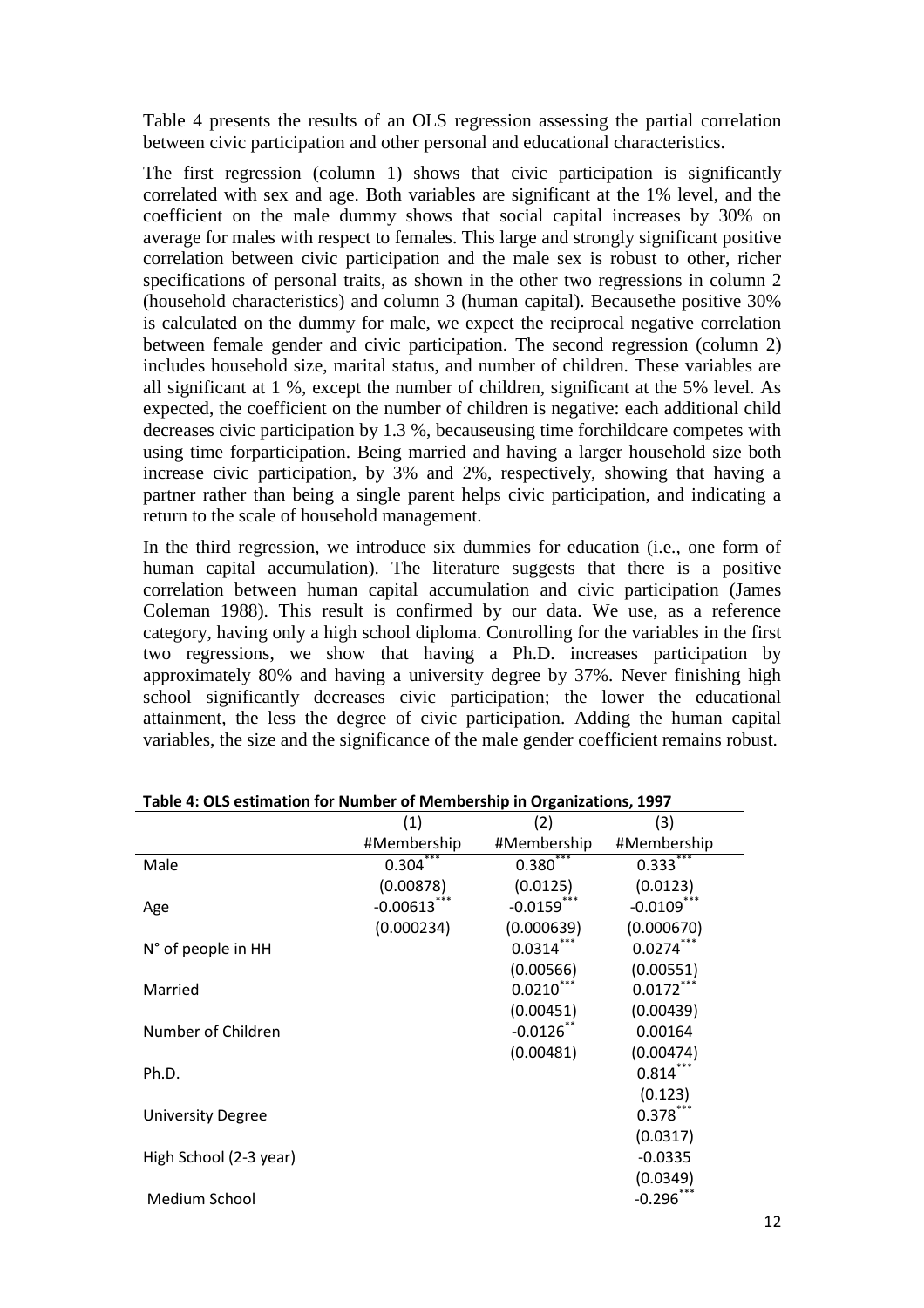|                          |            |            | (0.0213)     |
|--------------------------|------------|------------|--------------|
| <b>Elementary School</b> |            |            | $-0.402$ *** |
|                          |            |            | (0.0194)     |
| No qualification         |            |            | $-0.417***$  |
|                          |            |            | (0.0261)     |
| <b>Illiterate</b>        |            |            | $-0.447***$  |
|                          |            |            | (0.451)      |
| Constant                 | $0.616***$ | $1.065***$ | $1.053***$   |
|                          | (0.0123)   | (0.0461)   | (0.0482)     |
| N                        | 48481      | 21227      | 21227        |

*Standard errors in parentheses + p< 0.10, \* p< 0.05, \*\*p< 0.01, \*\*\*p< 0.001* 

*Reference category for Education: Diploma;* 

Table 5 presents the same regressions shown in Table 4 for the year 2011. The gender coefficient is still quite large, approximately 20%, contrasting with approximately 30% in 1997. It is still robust to adding control variables. However, the gender gap in civic participation is lower than fifteen years earlier.

|                          | on for namber of membersing organization z<br>(1) | (2)            | (3)           |
|--------------------------|---------------------------------------------------|----------------|---------------|
|                          | #Membership                                       | #Membership    | #Membership   |
| Male                     | $0.203$ <sup>***</sup>                            | 0.194          | 0.190         |
|                          | (0.00993)                                         | (0.0101)       | (0.00986)     |
| Age                      | $-0.00486$ ***                                    | $-0.00318$ *** | $0.000998$ ** |
|                          | (0.000254)                                        | (0.000338)     | (0.000363)    |
| N° of people in HH       |                                                   | $-0.0635$ ***  | $-0.0395$ *** |
|                          |                                                   | (0.00696)      | (0.00678)     |
| Married                  |                                                   | $-0.0287$ ***  | $-0.0142$ *** |
|                          |                                                   | (0.00429)      | (0.00419)     |
| Number of Children       |                                                   | $0.0889***$    | $0.0695***$   |
|                          |                                                   | (0.00914)      | (0.00890)     |
| Ph.D.                    |                                                   |                | $0.532***$    |
|                          |                                                   |                | (0.0860)      |
| <b>University Degree</b> |                                                   |                | $0.197***$    |
|                          |                                                   |                | (0.0679)      |
| High School (2-3 year)   |                                                   |                | 0.0687        |
|                          |                                                   |                | (0.0765)      |
| Medium School            |                                                   |                | $-0.0322$     |
|                          |                                                   |                | (0.0897)      |
| <b>Elementary School</b> |                                                   |                | $-0.0974$     |
|                          |                                                   |                | (0.100)       |
| No qualification         |                                                   |                | $-0.232***$   |
|                          |                                                   |                | (0.0660)      |
| Illiterate               |                                                   |                | $-0.341***$   |
|                          |                                                   |                | (0.0686)      |
| Constant                 | $0.624***$                                        | $0.704***$     | $0.797***$    |
|                          | (0.0144)                                          | (0.0238)       | (0.0686)      |
| $\boldsymbol{N}$         | 40197                                             | 40197          | 40197         |

|  |  | Table 5: OLS estimation for Number of Membership Organization 2011 |
|--|--|--------------------------------------------------------------------|
|  |  |                                                                    |

*Standard errors in parentheses + p< 0.10, \* p< 0.05, \*\*p< 0.01, \*\*\*p< 0.001* 

*Reference category for Education: Diploma;*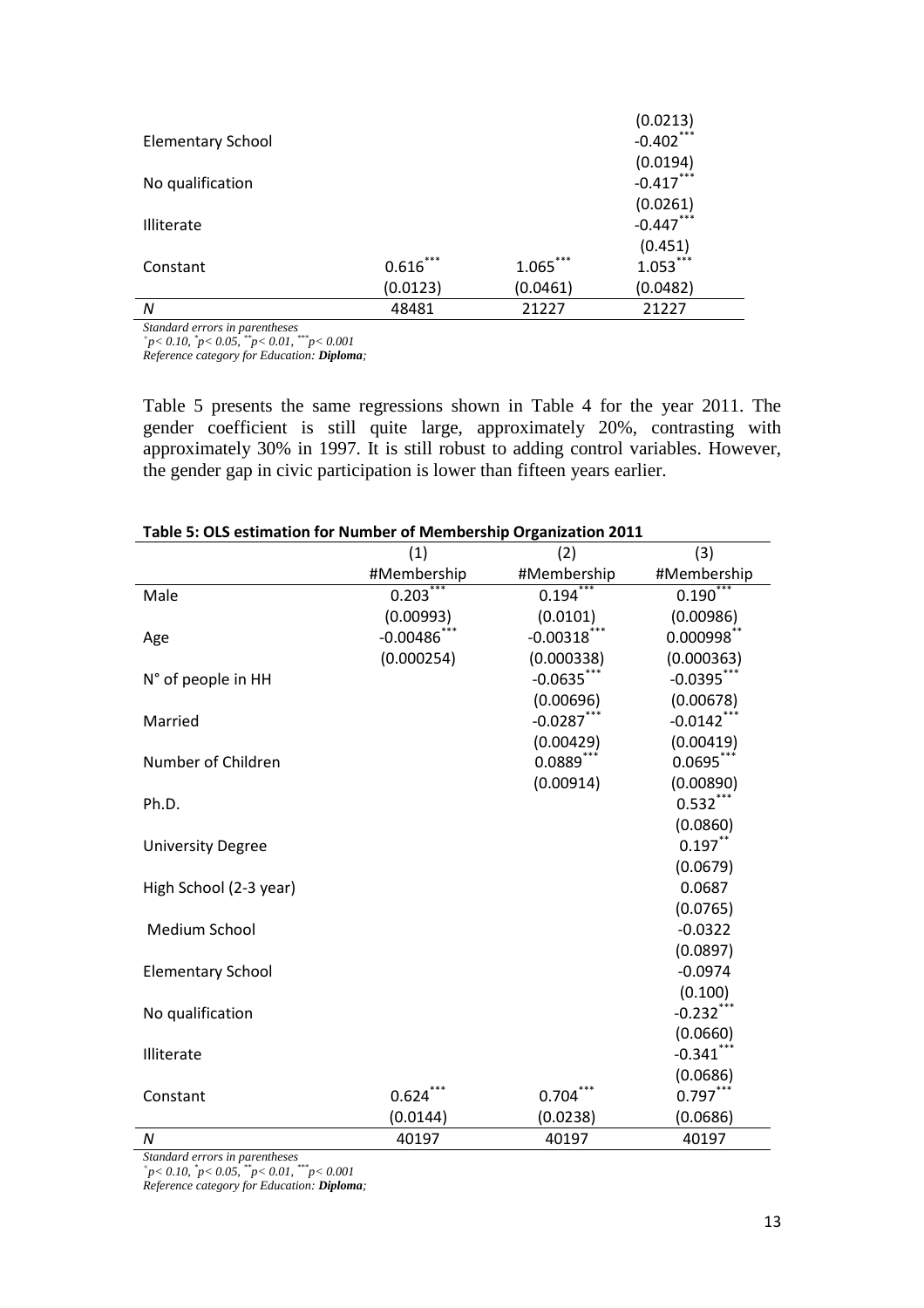This may reflect structural changes in the Italian labor market. Women's labor participation and employment rates continued to increase during the period 1997- 2011, as they had started to do in the 70's. This increase was accompanied by labor market and pension reforms. In 1997 the so-called "Pacchetto Treu" (Law **196/1997)** introduced new flexible contracts allowing the hiring of a higher number of young women in temporary and part-time jobs. In 2003, the so-called Legge Biagi (**D.Lgs. 276/2003**) introduced up to 46 new types of flexible contracts. Between 1997 and 2007, the year when the worldwide economic crisis began, the Italian unemployment rate shrank from 11.6% to 6.2%. Also in 1997, law 449/1997 completed the pension reform initiated in 1995, progressively increasing women's pension age, a progression that produced increasing effects spreading over the entire period considered. These structural changes led to an increase in women's workrelated social capital and more similarity between women's and men's networks. In addition, this process may have produced spillover effects, more social capital may produce more employment opportunities for women.

## **4. A theoretical interpretation**

If one knits, one may become well aware of the fact that networks may be created that have very different structures. A bewildering array of patterns can be produced by using different combinations of only two movements, knit and pearl, each of them consisting of a slightly different stroke of the needles.

The social capital literature often uses visual depiction of networks, with the individual human beings connected sometimes by the same kind of links, sometimes by different kinds of links. The analysis of the literature reviewed until now, and our Italian results demonstrate the heterogeneity of social capital by age and sex, and show that the people entering the network are not genderless or ageless. They are embedded in different cultures, and their sex and age gives each a status, with correlated expectations about their behavior and other people's behavior towards them. It is therefore worth looking more closely at the structure of the social networks, trying to understand in more detail what is happening, what are the basic components and what structures are created.

There are two questions that can be asked, which did not receive an answer in the attempts to clarify what exactly is involved in the creation of social capital. The first question is the following: what are the units that are connected by the networks? Are they single individuals, groups, or both? And do they make a difference for the amount of social capital available and the amount of trust produced?

The second question is the following: are all the units in the network equal, or are they different in status due to some specific characteristics of the units being connected? And if there are differences, what is the consequence for the amount of social capital and the trust produced?

The answer to the first question is that the units that create the networking may be individuals, but what is connected are mostly groups of individuals linked by a voluntary or by an institutional association. However, the resulting network may be of different strength and of different quality with respect to the capability of the individuals to produce bonding, bridging or linking social capital. Thus, their capability to produce trust. Both the upper class country club and the working class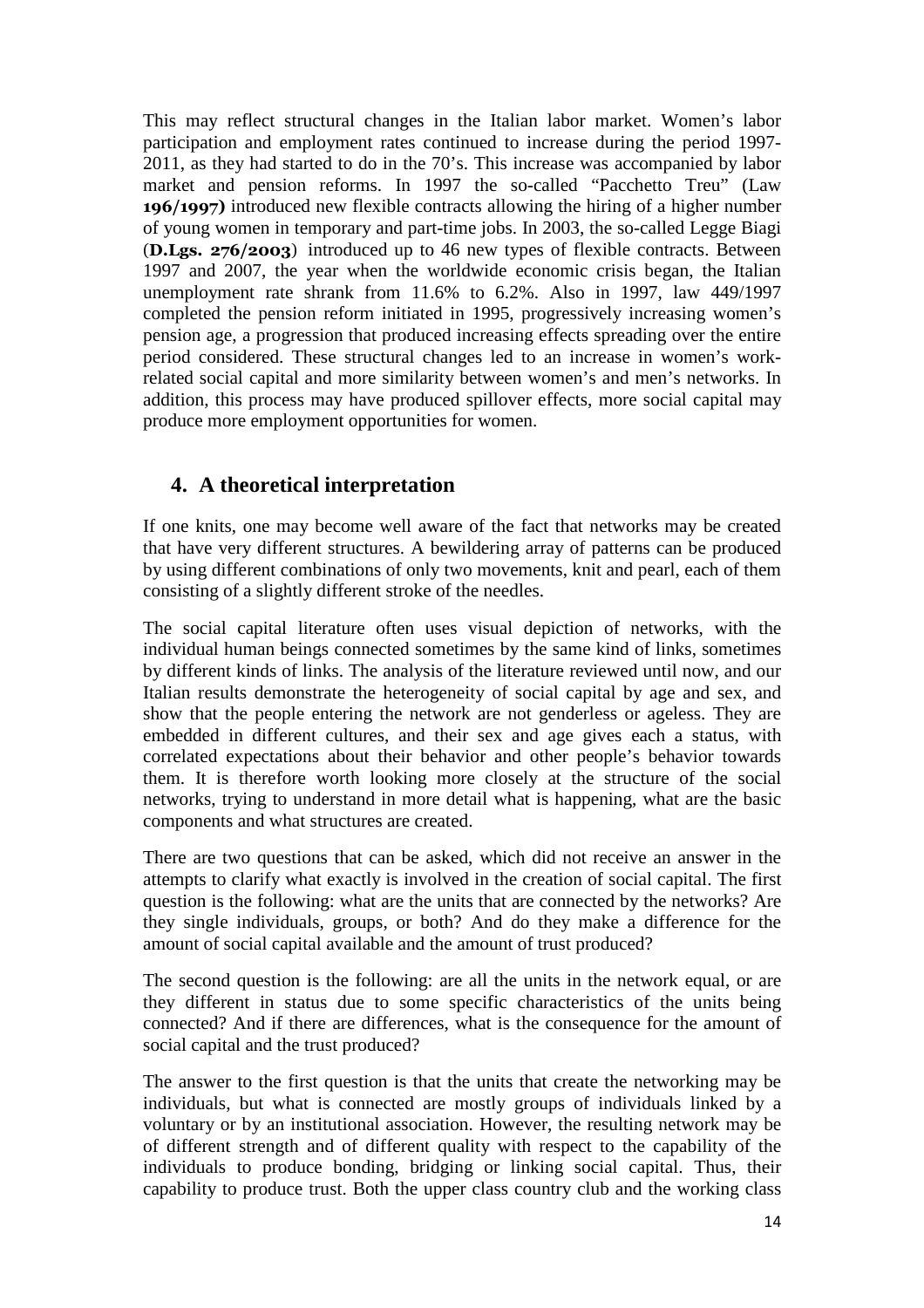bowling league are civic society associations. Their effects on social capital available to their members and on society are different.

The answer to the second question is that individuals are different, and the different quality of the associations they enter reflects such differences. They are different according to many characteristics, each with its social value. One of the most basic characteristics of human beings is their biological sex, and, in our societies, the cultural construct based on this difference, gender, attributes to the male sex a higher social value.

Julie Nelson (1994) depicts gender as an ordering that tends to associate positive values to masculine characteristics and negative values to feminine characteristics, to persuade women to obey men and to persuade men of their right to command women, as illustrated in Figure 3:

#### **Figure 3: A graphics representing gender ordering**



#### **Source: authors' elaboration after Nelson (1994)**

This process of ordering and evaluating affects power in society. It is not the only process of ordering and evaluating existing in society, but it is basic and important enough so that its role can be detected in many social and economic outcomes outcomes of relevance to the entire society, not just to women- which would be unintelligible without taking gender into account.

As mentioned in the quote by Bowles and Gintis, and as noted by many authors, mainstream economic theory is built on an abstract model of the market where exchange takes place between undifferentiated "representative agents". The economic agent has no gender and no social status. He is a rational perfectly informed utility maximizer.

Imagine that the individuals entering in social networks are the same as the "economic agent", all alike - no gender, identical status. If such is the case, the group to which they belong would be a simple network, different from other networks only in the number of members. There would be no room for an internal hierarchy within the group. And, there would be no way to establish a ranking of networks, with some networks more conducive to trust and positive economic outcomes than others.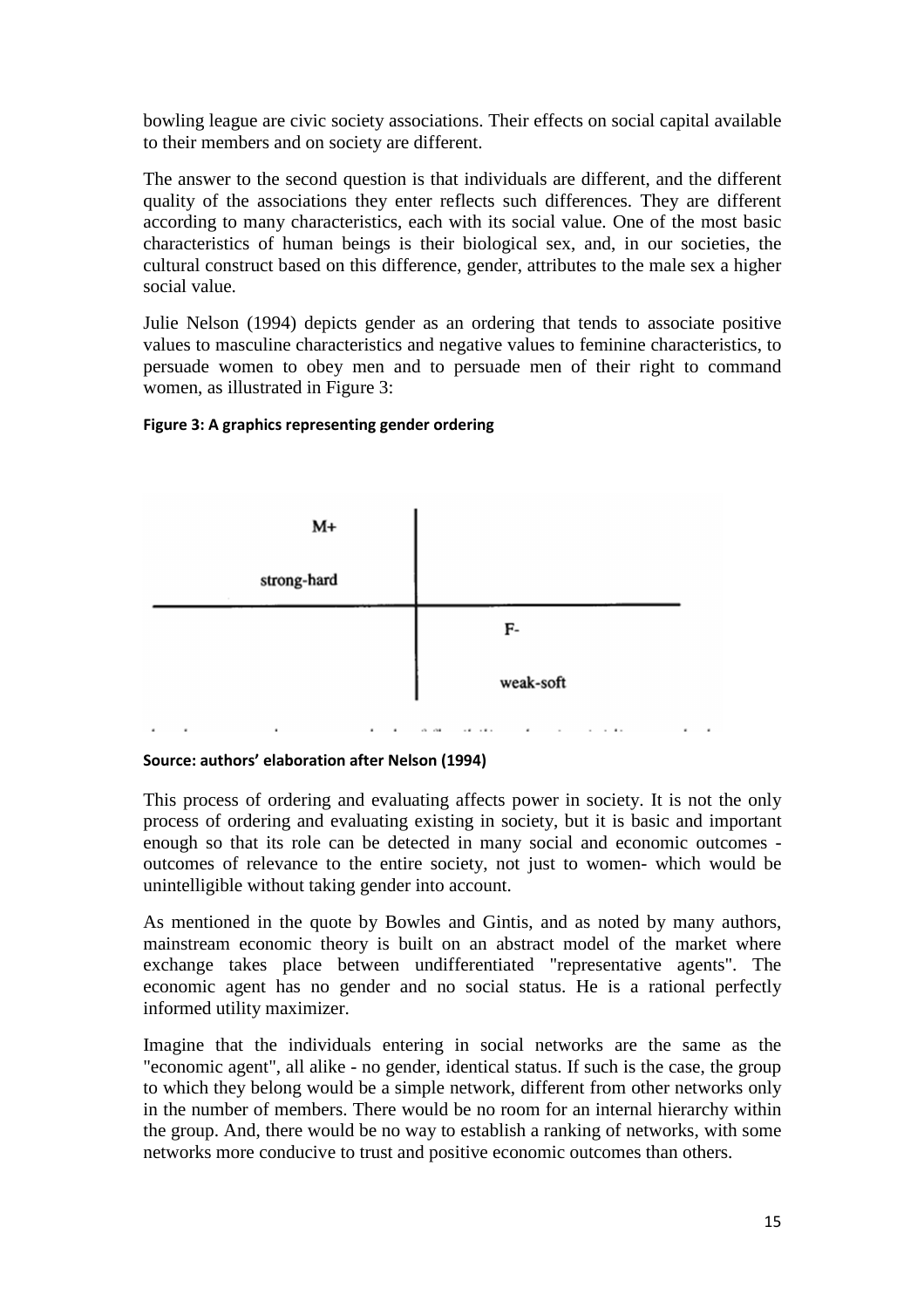If instead, the agents we imagine entering in the network are differentiated by gender - and by other elements of status, but gender would be sufficient – then a network with the same number of people would be more or less important to the production of social capital and trust.

 $\mathbf{r}$ 

The alternatives can be grouped in the matrix of possibilities below:

#### **Figure 4: Individuals and Groups by Status**

|                       | <b>Individuals</b>              | <b>Groups</b>                             |
|-----------------------|---------------------------------|-------------------------------------------|
| <b>Same status</b>    | Simple network                  | dominant<br>No.<br>network                |
| <b>Ordered status</b> | in<br>Hierarchy<br>the<br>group | Dominance of some<br>networks over others |

A further development in Economics makes use of the so-called "overlapping generation models" (Diamond 1965). In these models, the "agents" are undifferentiated except by age. They can belong to different cohorts, usually two, the young and the old, and sometimes three, the young, the adults and the old. By analogy with the overlapping generation models, we can model a basic human group where people are different only with respect totwo characteristics, age and sex, and attribute a value to these characteristics.

Following similar graphic representations of the social capital networks introduced in the literature by Burt (2000), we propose a simple graphic model of the network. Burt representations are of networks connecting ageless and genderless people. In our representation, instead, people can be either young or adults and either male or female. These characteristics carry a value: adults are worth more than youths, and therefore they have the power to tell the young what to do.

Males are worth more than females and therefore they can tell females what to do. More value, in this setting, corresponds to more power.

If we limit ourselves to these two characteristics, we have 4 kinds of agents: young women, young men, adult women, adult men. The adult men are at the top of the value and command chain. They are worth more, and can tell what to do to anybody: to adult women, because they are men, and to young men because they are adults. Nobody is worth more than they are, and nobody can tell them what to do. Young women are at the bottom of the social hierarchy. Young men are worth more than young women because they are men. Adults, both men and women, are worth more because they are adults. The authority of the adult men over the young women is double: as a male and as an adult.

Figure 5 depicts the structure of a basic unit of human society, with the minimum number of agents conceivable.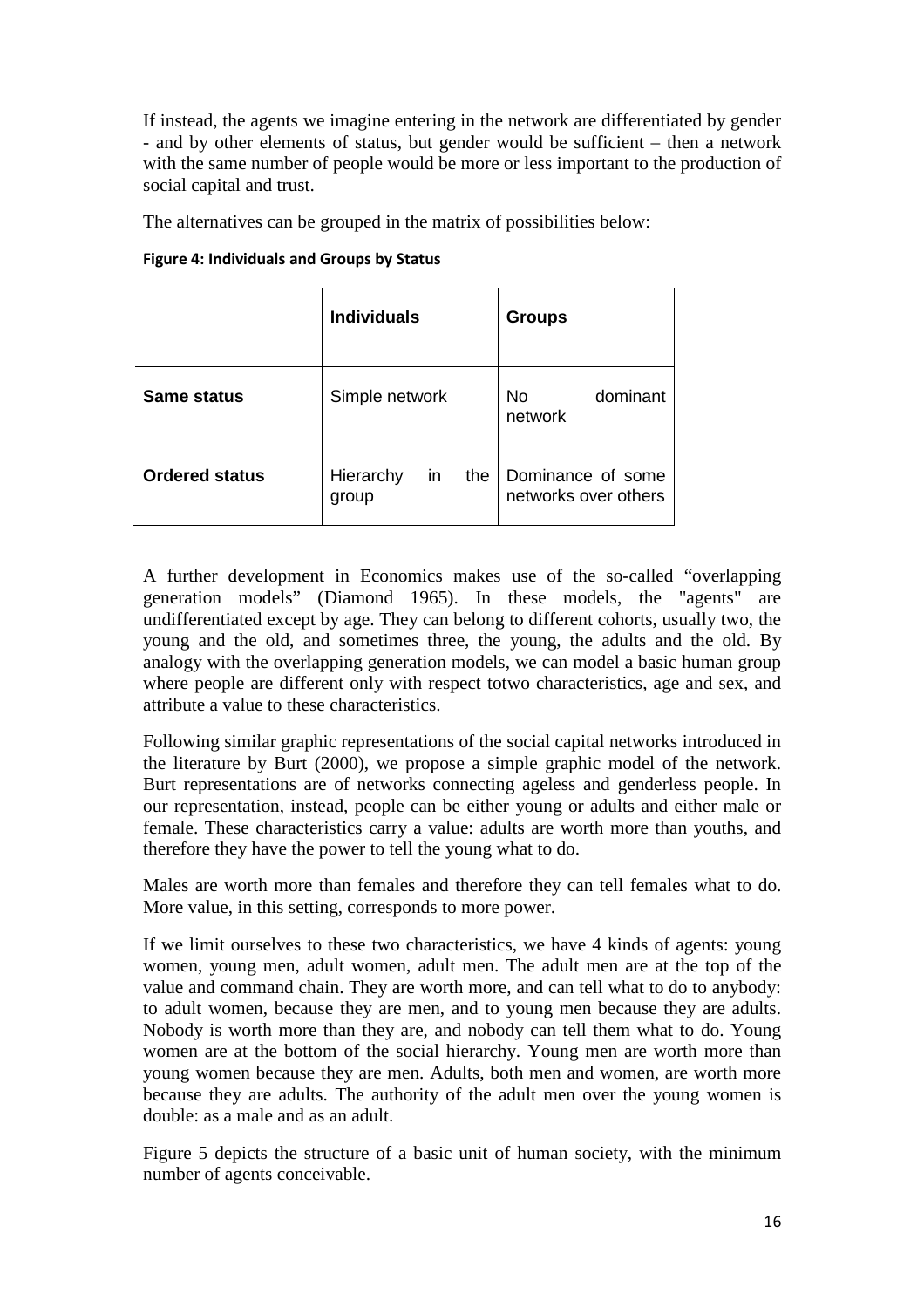#### **Figure 5: The basic Units of Social Networks**



We can use this scheme to count a social "power score". In this simple setting, the young woman has 0 score, because she has less value than anybody and no command over anybody; the adult male has score 4, because he has command over the young men, the adult woman, and double power over the young woman as a man and as an adult. The scores are reported in the picture. In this particular picture, the adult woman and the young man appear in a balance, with the same score power and the right to tell the other what to do on the basis ofone characteristic.

In reality, age is not a dichotomous variable, because it does not assume only two values, young and old. Age is a continuous variable, changing every day. One is not either young or adult: one is a baby, then a child, then an adult, then old. So, in reality, the male child has to obey the adult woman, but, as he grows into an adult man, he gets to tell her what to do and to gain social value with respect to her. The balance of the two central arrows lasts but an instant: the moment the young man comes of age, the balance of power, the same power score, between young man and adult woman disappears.

The power score we attributed to people is a function of the number of people we include in the network. If we add one more person, with an intermediate value, for example, one more adult woman, the power score of the adult man above her increases to 6. The gap between him and the young girl with 0 power score increases.

Age and gender are not the only status characteristics, in a society, that are valued and given power. With two characteristics, each assuming a binary form, like in the structure presented, we have  $2x^2=4$  combinations, and a maximum score value of 4.

We can consider the effect of adding new status characteristics. For instance we can add wealth, coded as "rich" or "poor". Then, we can draw a structure with  $2x2x2=8$ basic types, with a rich adult man at the top, and a poor young girl at the bottom. Such a structure allows the establishment of a larger number of relations between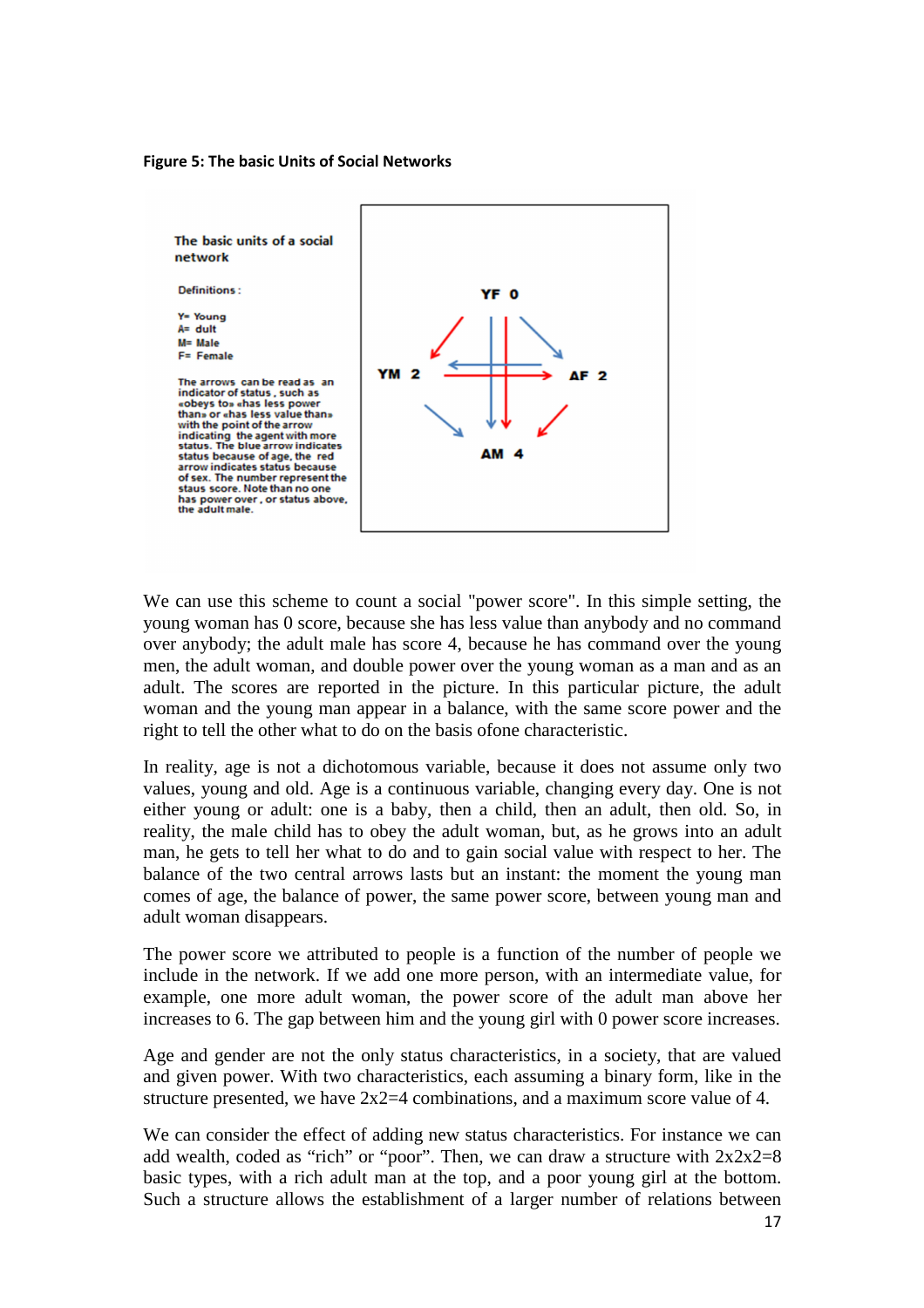people with the same value score. Adding more characteristics will dilute the overall effect of each single characteristic: A woman can offset the negative-value effect of being a woman by being rich. It also increases the gap in value between the most powerful rich adult man and the least powerful poor young girl. A network with a larger number of status characteristics is able to give more power to those at the top.

If we visualize a basic network unit as above, whose members enter other units or groups, and we add the stylized fact of sex segregation due to homo-sociability, we come to understand how some groups come to possess more social value and more power than others. The power score of a group can be considered as the sum of the scores of its participants.

We can at this point make an assumption that mimics the utility maximization assumption made by economists. We may wish to assume that people act to increase their power score, under the constraint that the number of relationships each person can have is limited, and not all relationships are available to them in their particular contingency.

The result is a narrative that is able to explain the stylized facts emerging from the literature we quoted at the end of paragraph 2, and the shape and the change of the life cycle profile we evidenced in the Italian data.

This narrative is different from the standard one used in economics to explain gender gaps. The standard story in Economics relies on demand and supply forces. When we find gender gaps in wages or horizontal and vertical segregation we can attribute it to demand factors (discrimination: employers have a preference for hiring males and paying them more) or supply factors (women are engaged in other activities and do not like some fields and type of jobs). Both narratives are compatible with the data we found. We could tell a story that men discriminate by not letting women in some social groups, and women have too much domestic work and do not want to spend time with the football club. Asking whether our narrative, based on perception, sexual difference and power, is more or less able to explain our findings is not within the scope of this paper.

### **5. Conclusions**

Using the Italian "Multiscopo" Survey, we describe the life cycle accumulation of social capital over age by sex. We found that the gender-neutral picture shows the same pattern found by Edward Glaeser et al. (2002) in U.S.A. data. However, disaggregating by sex reveals a very different trend. The rise and fall of social capital is entirely due to men. The peak point happens between the ages of 35 and 45. Women's social capital, as approximated by our variable, always declines, with no peak point after the end of schooling age of 18. The regression results indicate that the gender gap in social capital accumulation narrowed between 1997 and 2011 by almost 10%. Following a modified version of Burt's model (Ronald Burt 2000), we present a graphic representation of the social capital network introducing a gender differentiation as suggested by the work of Julie Nelson (1994) and an age differentiation. This interpretation is one of the possible theoretical explanations of our evidence.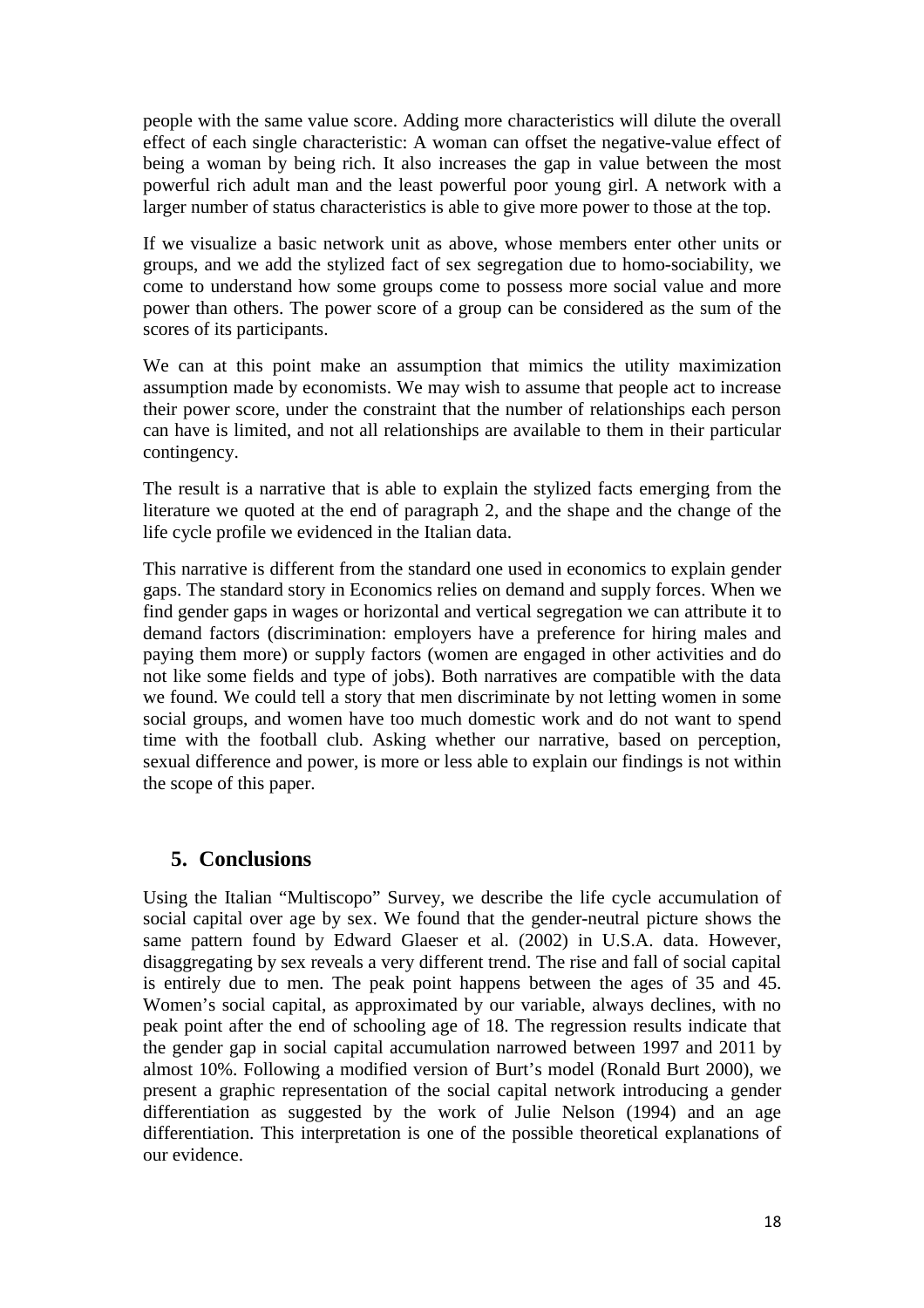#### *References*

Adkins, Lisa. 2005."The anatomy of a troubled concept" *Feminist Theory 6(2)195- 211.* 

Aldrich, Howard, Pat R.Reese and Paola Dubini.1989. "Women on the Verge of Breakthrough: Networking among Entrepreneurs in the United States and in Italy." *Entrepreneurship and Regional Development 1:339-56.*

Bevelander, Dianne, and Pag, Michael John.2011. *Academy of Management Learning and Education 10(4) (December) 623-642* 

Blau, Francine, and Lawrence Kahn. 2000. "Gender differences in Pay", *Journal of Economic Perspectives, Volume 14, issue4, pages 75-99.* 

Bourdieu, Pierre. 1983. "The forms of capital", *in: John G. Richardson, ed. Handbook of Theory and Research for the Sociology of Education, pp. 241-58. New York: Greenwood Press.* 

Beggs, John J. and Jeanne S. Hurlbert. 1997. "The Social Context of Men's and Women's Job Search Ties: *Voluntary Organization Memberships, Social Resources, and Job Search Outcomes." Sociological Perspectives 40(4) 601-22.* 

Bowles Samuel and Herbert Gintis. 2002. "Social Capital and Community Governance" *The Economic Journal,112 (November) 419-436.* 

Brass, Daniel J..1985. "Men's and Women's Networks: A Study of Interaction Patterns and Influence in an Organization." *Academy of Management Journal 28 (2): 327-43.* 

Burt, Ronald S. 1992. "Structural Holes" *Cambridge MA Harvard University Press* 

Burt, Ronald S. 1998. "The gender of social capital" *Rationality and Society. February vol. 10 no. 1 5-46* 

Burt Ronald .S.. 2000. "The Network Structure of Social Capital", *in Robert I. Sutton and Barry M. Stow eds., Research in Organizational Behavior, Greenwich, CT, JAI Press.* 

Campbell, Karen E. and Rachel A. Rosenfeld. 1985. "Job Search and Job Mobility: Sex and Race Differences." *Research in the Sociology of Work 3: 147-74..* 

Coleman James S. 1988. "Social Capital in the Creation of Human Capital." *American Journal of Sociology, 94, pp. 95-120.* 

Diamond, Peter Arthur. 1965. "National debt in a neoclassical growth model." *American Economic Review, vol. 55, pp. I I 26-50.* 

Foschi, Martha. 2000. "Double Standards for Competence: Theory and Research." *Annual Review of Sociology 26: 21-42. Social Psychology Quarterly 1994, Vol. 57, No. 4, 326-339 Gender and Double Standards in the Assessment of Job Applicants\**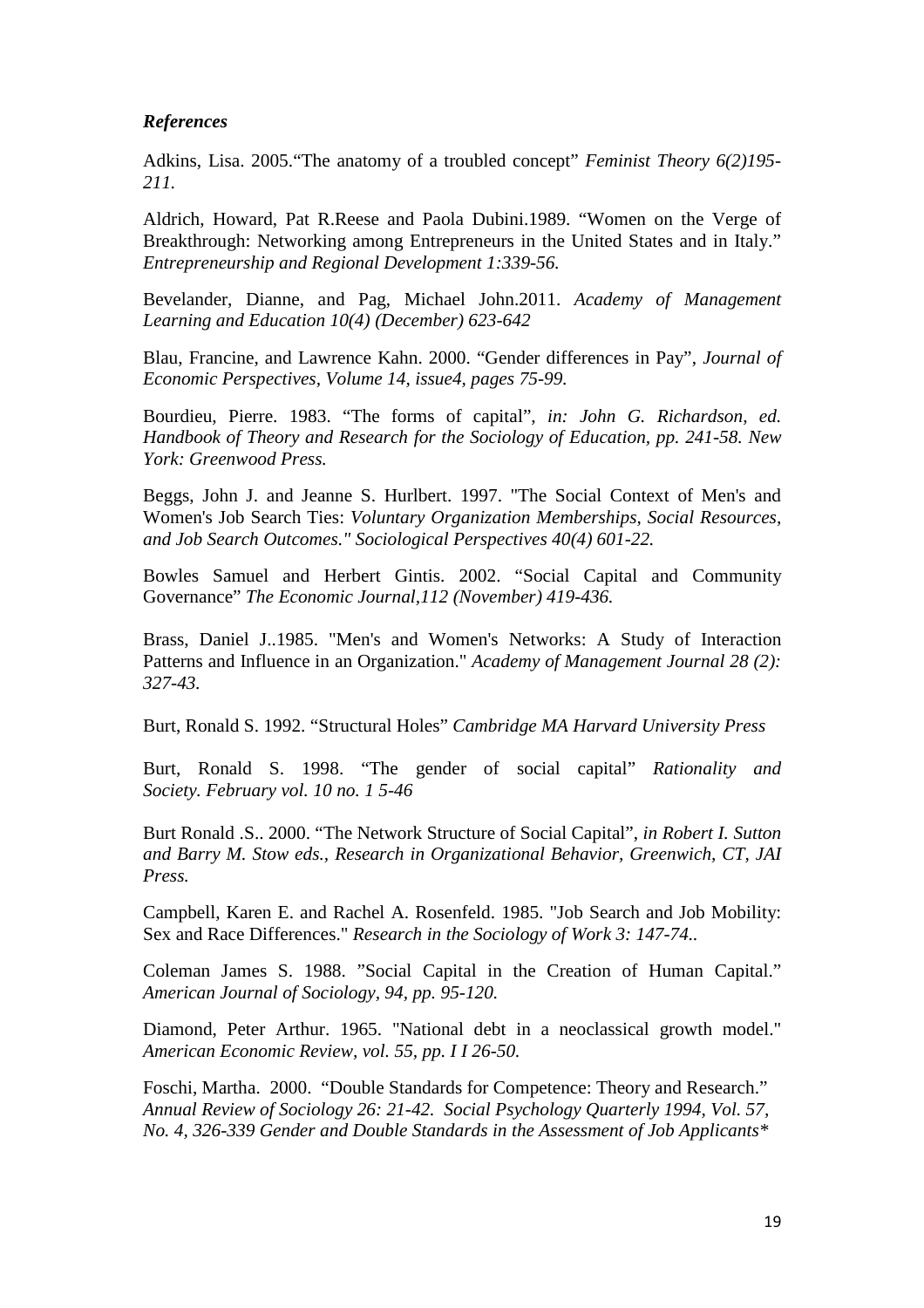Foschi, Martha. 2004. 'Blocking the use of gender-based doble standards for competence' i*n Gender and Excellence in the Making, Office for Official Publications of the European Communities, Luxembourg, pp. 51-56.* 

*Folbre, Nancy. 1994."Who Pays For The Kids?": Gender And The Structures Of Constraint, Routledge* 

Glaeser Edward L., David Laibson and Bruce Sacerdote .2002." An economic approach to social capital" *The Economic Journal, 112 (November), F437–F458.* 

Goldin, Claudia, and Cecilia Rouse. 2000. "Orchestrating impartiality: The impact of "blind" auditions on female musicians." *American Economics Review 90:715-741.* 

Goldin, Claudia and Larry Katz. 2001. "Human Capital and Social Capital: the Rise of Secondary Schooling in America, 1910–1940"*, in: R. Rotberg, ed. Patterns of Social Capital, Cambridge: Cambridge University Press.* 

Granovetter, Mark. 1973."The Strength of Weak Ties" *American Journal of Sociology 6:1360-80* 

Granovetter, Mark. 1982."The Strength of Weak Ties: A Network Theory Revisited" *in Marsden, Peter V. and Nan Lin (eds.) Social Structure and Network Analysis Beverly Hills, Sage, 105-130* 

Green, Gary P., Leann M. Tigges, and Irene Browne.1995."Social Resources, Job Search, and Poverty in Atlanta." *Research in Community Sociology 5: 161-82.* 

Ibarra, Hermina. 1997. "Paving an Alternative Route: Gender Differences in Managerial Networks" *Social Psychology Quaterly 60:1 92-102* 

Ibarra, Hermina.1992. "Homophily and Differential Returns: Sex Differences in Network Structure and Access in an Advertising Firm" *Administrative Science Quaterly 37:422-447* 

Ibarra, Hermina 1993. "Personal Networks of Women and Minorities in Management: a conceptual framework." *Academy of Management Review 18(1)56- 87* 

Ibarra, Hermina .1995. "Race, Opportunity and Diversity*" in Social Circles* 

Hanson, Susan and Geraldine Pratt. 1991. "Job Search and the Occupational Segregation of Women" *Annals of the Association of American Geographers 81: 229-53* 

Kovalainen Anne. 2004. "Rethinking the Revival of Social Capital and Trust in Social Theory: Possibilities for Feminist Analyses of Social Capital and Trust" *in Marshall, B.L.and Anne Witz (eds.) Engendering the Social: Feminist Encounters with Sociological Theory. Maidenhead and New York: Open University Press, 155- 170* 

Lin, Nan. 2000."Inequality in social capital" *Contemporary Sociology, Vol. 29, No. 6 (Nov., 2000), pp. 785-795* 

Lin, Nan. 2002. Social Capital: a Theory of Social Structure and Action" *, Cambridge, Cambridge U.P.*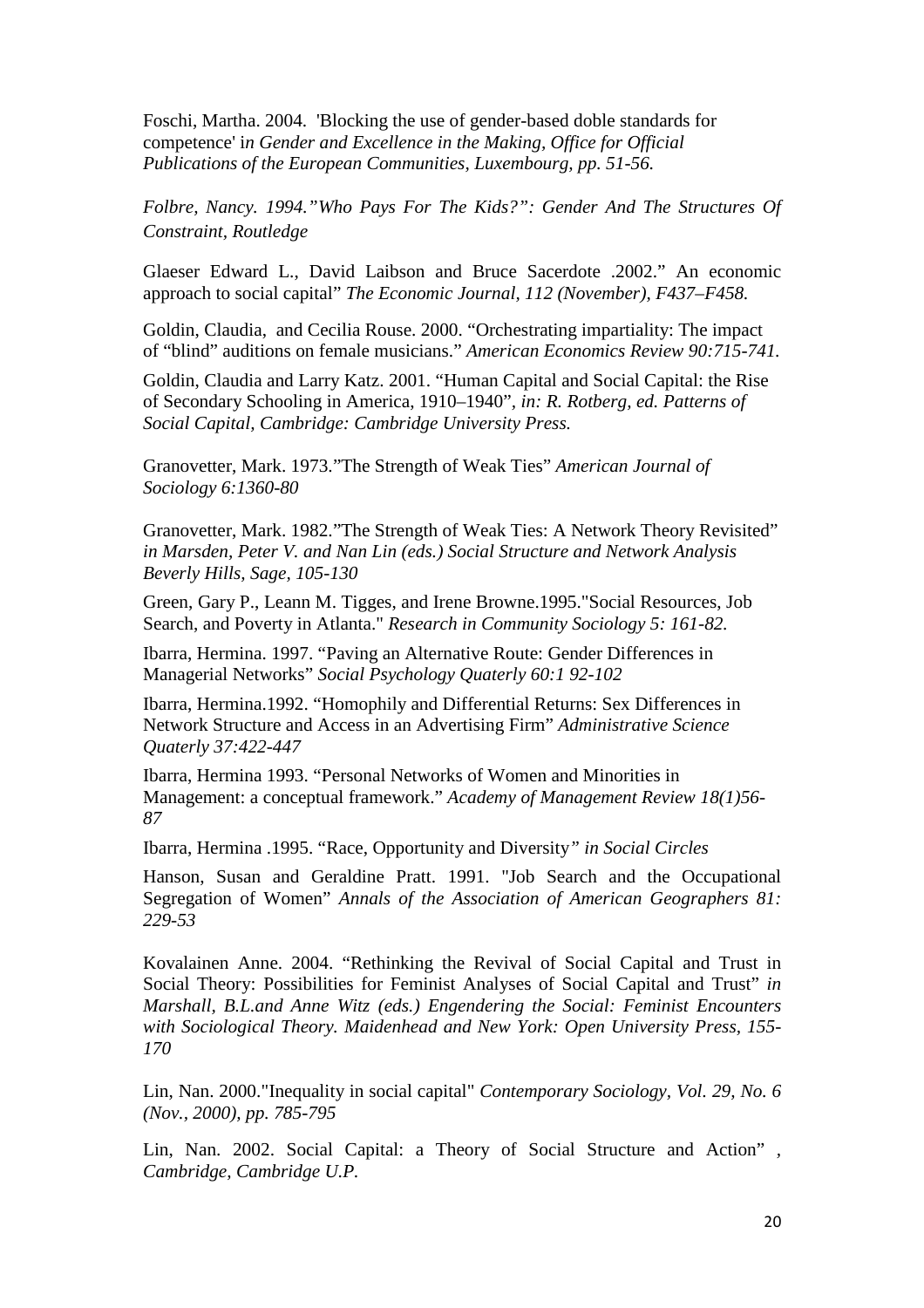Lutter, Mark. 2015. "Do Women Suffer from Network Closure? The *moderating Effect of Social Capital on Gender Inequality in a Project-Based Labor Market, 1929 to 2010.* 

Marstden, Peter V. 1990. "Network Diversity, Substructures, and Opportunities for Contact." *Pp. 397-410 in Structures of Power and Constraint, edited by C. J. Calhoun, M. W. Meyer, and W. R. Scott. New York: Cambridge University Press.* 

Marx, Jonathan and Kevin T. Leicht. 1992. ''Formality of Recruitment to 229 Jobs*:*  Variations by Race, Sex and Job Characteristics." *Sociology and Social Research 76: 190-96.* 

Mauro, Luciano and Francesco Pigliaru.2011. "Social Capital, Institutions and Growth: Further Lessons from the Italian Regional Divide," *Working Paper CRENoS 2011, 03, Centre for North South Economic Research, University of Cagliari and Sassari, Sardinia.* 

McDonald Steve. 2011. "What's in the "old boys" network? Accessing social capital in gendered and racialized networks" *\_Social Networks 33, 317-330.* 

McPherson, J. Miller and Lynn Smith-Lovin. 1982. "Women and Weak Ties: Differences by Sex in the Size of Voluntary Organization." *American Journal of Sociology 87: 883-904* 

Moore, Gwen. 1990. "Structural Determinants of Men's and Women's Personal Networks." *American Sociological Review 55: 726-35.* 

Munch, Allison; McPherson, J. Miller; Smith-Lovin, Lynn. 1997. "Gender, children, and social contact: The effects of childrearing for men and women". *American Sociological Review, Vol 62(4), Aug 1997, 509- 520.http://dx.doi.org/10.2307/2657423* 

Nelson, Julie. 1996. "A Feminism, Objectivity and Economics" *Routledge and Kegan Paul, New York.* 

Norris, Pippa, e Inglehart Ronald. 2003. "Gendering Social Capital: Bowling in women's leagues?" *Mimeo. Proceedings of the conference on Gender and Social Capital, St. John's College, University of Manitoba. Available at http://www.hks.harvard.edu/fs/pnorris/Acrobat/Gendering%20Social%20Capital.pdf* 

Norris, Pippa. 2006. "Gender and Social Capital". *The Oxford Handbook of Social Capital. Ed. Dario Castiglione, Jan van Deth, and GuglielmoWolleb. Oxford: Oxford University Press.* 

Putnam, Robert D. with Robert Leonardi and Raffaella Y. Nanetti .1993. "Making Democracy Work"*, Princeton, Princeton University Press.* 

Sabatini Fabio. 2004." Il concetto di capitale sociale nelle scienze sociali. Una rassegna della letteratura economica, sociologica e politologica" *Studi e Note di Economia, n. 2, 2004, pp. 73-105.*